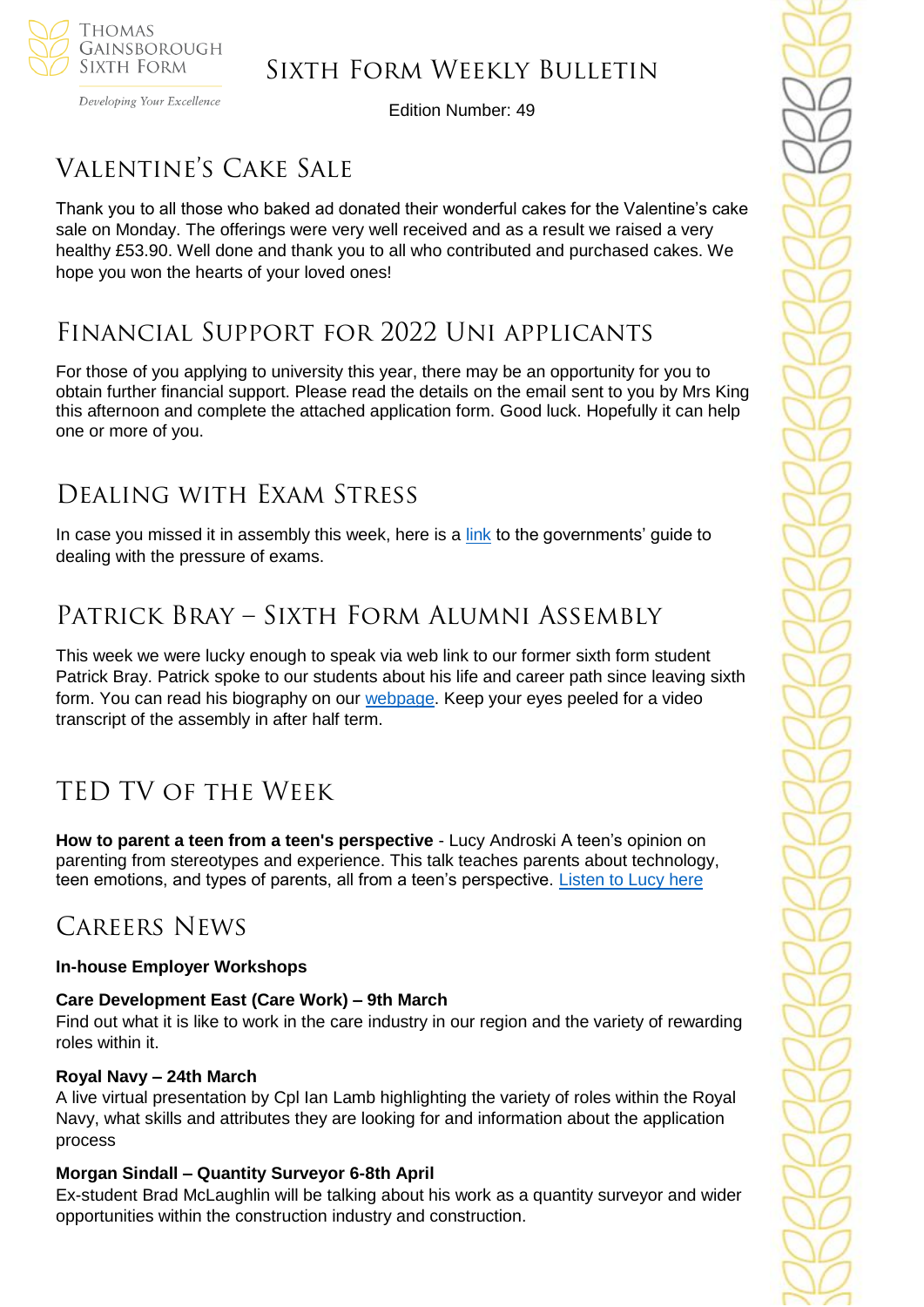

# Sixth Form Weekly Bulletin

Edition Number: 49

## **Thames Water Barrier - Civil Engineering 10th June**

Liv Hov runs team of engineers, project managers, specialists and contractors. We do complex inspection, Capital Maintenance and upgrade works at the Thames Barrier and other storm surge barriers along the Tidal Thames.

**Careers Web Page** – For a full list of companies that offer virtual work experience in several different sectors please see the "Careers" page of the school [website](https://tgschool.net/careers) and scroll down.

### **How to arrange work experience in Year 12:**

1) Look at your Morrisby results and talk to family or friends for ideas. The more research you have carried out beforehand, into different options, the more valuable experience you will get.

2) Come to the careers hub and register your interest with Ms Perkins.

3) Paperwork needs to be collected and completed 4 weeks prior to the work experience taking place.

4) Please consider transport to and from the company you want to apply to.

5) Students are allowed up to 2 x 5 days during term time with up to two employers.

6 ) Please consider virtual work experience as well as face to face by signing up free of charge to Speakers for Schools virtual work experience and other online providers (see careers website for a list of other providers)

7) Ms Perkins needs to be made aware of any work experience (other than Saturday jobs) you arrange directly with employers in order for her to keep a record. Paperwork is still required for this.

## **Stone King Law Open Day**

We are excited to announce our first virtual Open Day in February 2022, which will give students a real insight into the legal profession and the possible career pathways into law.

We hope the sessions will give participants an overview into Stone King and the legal profession, but also access to helpful and informative sessions such as CV and interview workshops. We have limited spaces available so if you are interested in attending, please contact our Talent Acquisition Team at [recruitment@stoneking.co.uk](mailto:recruitment@stoneking.co.uk).

#### **PwC Work Opportunities**

PwC have a range of opportunities for current students, including apprenticeships for those looking to start their career. We also have upskilling sessions for students wanting to develop their employability skills.

#### **For students searching for an apprenticeship to start this autumn**

We have a variety of programmes for school leavers to start their career in Consulting, Operate or Tax - [Explore](https://successatschool.us3.list-manage.com/track/click?u=2c038531b25876a2c7c9cf8b1&id=9f5897f3f7&e=530f418f3c)

## **Looking to find out more about accounting, business and technology?**

Our Virtual Insight Week is opening for applications to Year 12 students soon, you can be the first to know by signing up to our Talent Network through the link below - Find out [more](https://successatschool.us3.list-manage.com/track/click?u=2c038531b25876a2c7c9cf8b1&id=f5cecfdb6a&e=530f418f3c)

#### **Learn more about a career at PwC**

Students, parents and carers can hear from our people at our upcoming Virtual Classroom sessions. Browse through the available sessions to register for a time that suits you best.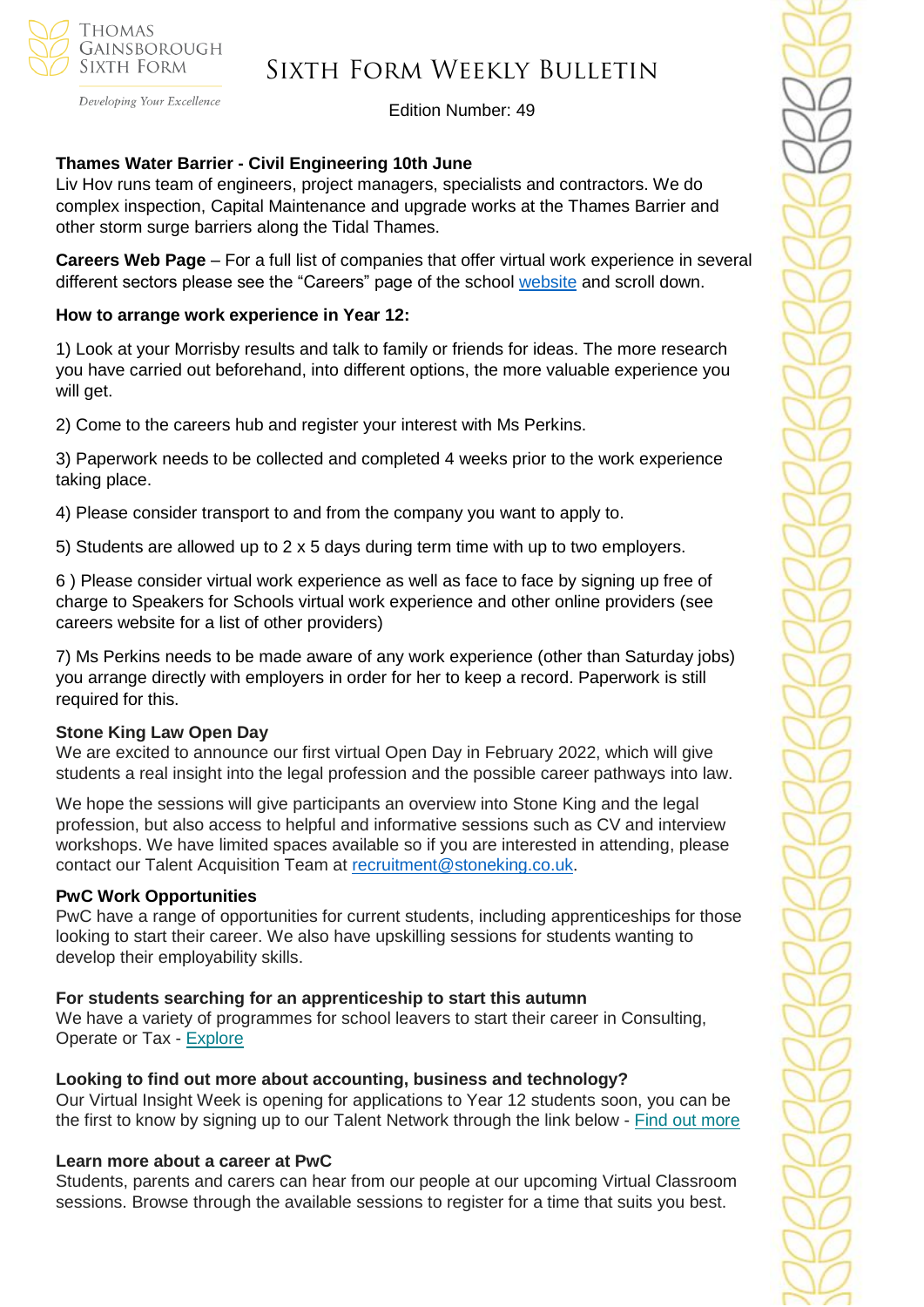

# Sixth Form Weekly Bulletin

Edition Number: 49

### [Sign Up Here](https://www.pwc.co.uk/careers/student-careers/school-careers/virtual-classroom.html)

#### **Spring Pod Virtual Work Experience**

Medicine on demand - deadline 31st March [Click link here](https://www.springpod.com/virtual-work-experience/health-education-england-medicine-online-work-related-learning?utm_source=febpdf&utm_medium=email&utm_campaign=vwex&utm_term=vwex_febpdf&utm_content=vwex_febpdf_medicine_hee)

Nursing on demand - deadline 31<sup>st</sup> March [Click link here](https://www.springpod.com/virtual-work-experience/health-education-england-nursing-online-work-related-learning?utm_source=febpdf&utm_medium=email&utm_campaign=vwex&utm_term=vwex_febpdf&utm_content=vwex_febpdf_nursing_hee)

Allied Health Professionals - deadline 31st March [Click link here](https://www.springpod.com/virtual-work-experience/allied-health-professional-online-work-related-learning?utm_source=febpdf&utm_medium=email&utm_campaign=vwex&utm_term=vwex_febpdf&utm_content=vwex_febpdf_ahp_on_demand)

#### **Allen and Overy Legal Practice**

We are excited to announce that in 2022, Allen & [Overy](https://www.allenovery.com/en-gb/global) are offering two schemes that provide year 12s facing socio economic barriers with high-quality insight and interaction with an international legal practice.

Smart Start 2022 is scheduled to take place at the Allen & Overy London Office from **18th - 22nd July**. All successful applicants are required to attend a mock assessment day at the Allen & Overy London office on **Wednesday 25th or Tuesday 31st May 2022**.

This year Smart [Applications,](https://causeway.education/smart-start-2022) a separate virtual programme delivered across June and July, is available to ensure those who cannot or do not want to travel to London do not miss out on gaining real insight into the world of work.

#### **National Careers Week Events**

It's less than three weeks to go until National Careers Week (7<sup>th</sup>-13<sup>th</sup> March 22) when you can join us and a host of career advisers, coaches, universities and employers, to explore the world of work, and get practical advice on how to decide the right path for your future. We kick off the week with UCAS/Discovery online – a chance for you to talk to careers advisers, employers and unis from **10:00-18:00**. Our Live Lounge line-up means students can join workshops on how to get started, get practical advice to kick start your research, and work your way through an entire showcase of career opportunities. [Get your ticket](https://www.ucas.com/events/ucasdiscovery-404021)

**Live in the UCAS Hub** - We're continuing our support throughout the week every day live at 15:00 (UK time) in the UCAS Hub. With live Q&As, career discovery workshops, what employers are looking for and more.

#### **BT Work Experience**

BT with STEMPOINT East**,** are exclusively offering Year 12 students from schools in the East of England the opportunity to work alongside technology and communications experts at their site in Ipswich, through the Nuffield Research Placements Scheme

- **Projects include:** Internet of Things IT in communications Internet TV Next generation mobile technology
- **The Placemen**t Two-week face to face placement Takes place in summer 2022 Travel expenses are paid • Students write a research report based on their work •
- **Eligibility criteria –** must be 16; have 5+GCSEs incl maths, eng +1 science; studying A levels
- **Further information**: Email: Sally Moore s.moore@stempointeast.org.uk
- **Web address:** <https://www.stem.org.uk/nuffield-research-placements>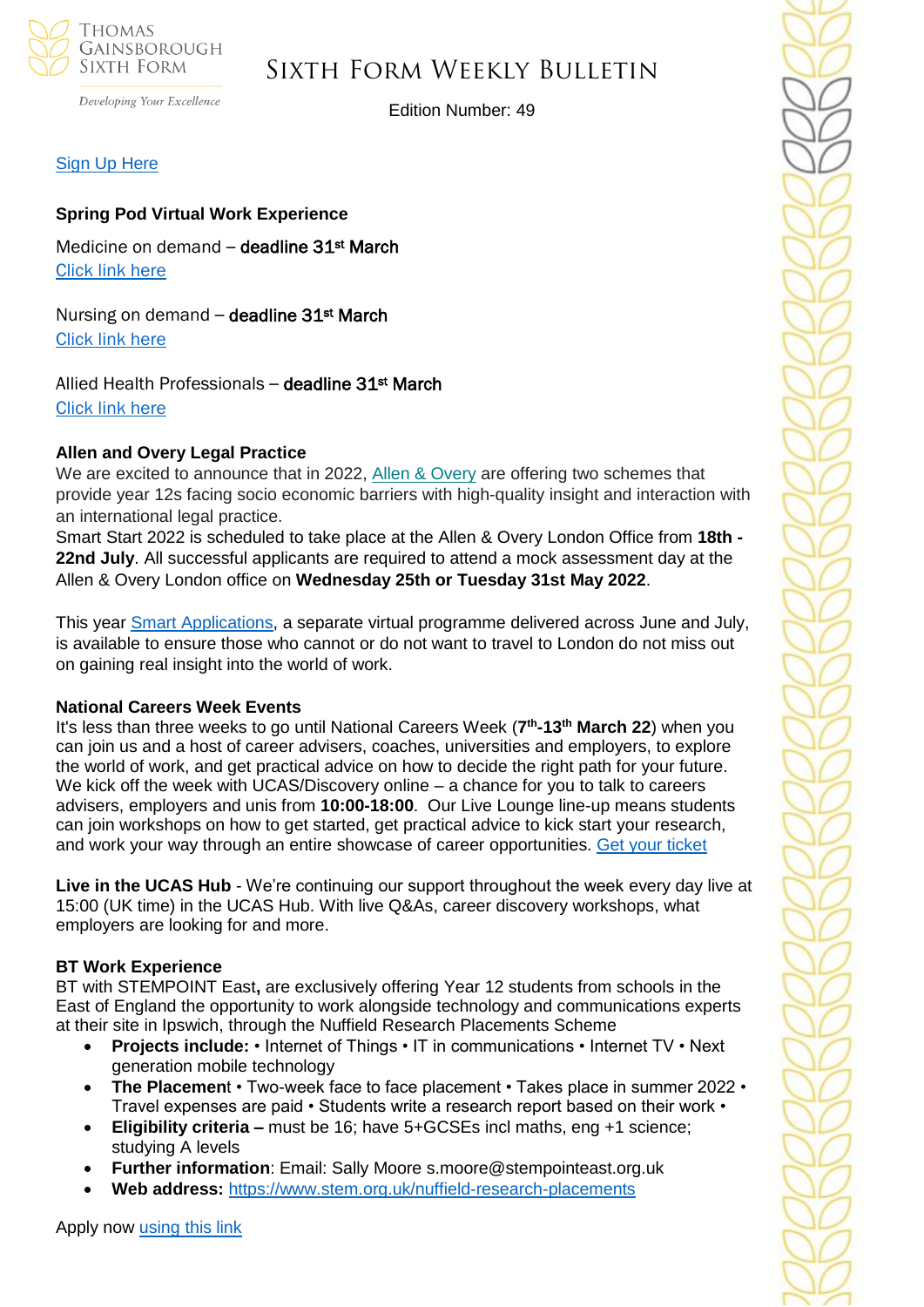

# Sixth Form Weekly Bulletin

Edition Number: 49

### **Law, Finance & Politics Career Opportunities In-person at UCL or live online**

In the past two years the demand for young lawyers has risen by 131%, with similar trends noted in the finance sector. The appetite for jobs which create social impact has risen by 17% as issues like climate change take a prominent position.

You can gain invaluable experience in these fields with us this term. Our immersive weekend masterclasses offer the chance to learn from a host of successful professionals: corporate lawyers, MPs, UN staff, private equity managers and more.

[Law](https://investin.org/pages/law?utm_source=UK+SCHOOLS+MASTER&utm_campaign=db55dddcac-bankersschoolmar_COPY_01&utm_medium=email&utm_term=0_bfccb03bbd-db55dddcac-137697031&mc_cid=db55dddcac&mc_eid=894e4199ae) [Politics](https://investin.org/pages/politics?utm_source=UK+SCHOOLS+MASTER&utm_campaign=db55dddcac-bankersschoolmar_COPY_01&utm_medium=email&utm_term=0_bfccb03bbd-db55dddcac-137697031&mc_cid=db55dddcac&mc_eid=894e4199ae) [Investment Banking](https://investin.org/pages/investment-banking?utm_source=UK+SCHOOLS+MASTER&utm_campaign=db55dddcac-bankersschoolmar_COPY_01&utm_medium=email&utm_term=0_bfccb03bbd-db55dddcac-137697031&mc_cid=db55dddcac&mc_eid=894e4199ae) [Entrepreneurship](https://investin.org/pages/entrepreneurship?utm_source=UK+SCHOOLS+MASTER&utm_campaign=db55dddcac-bankersschoolmar_COPY_01&utm_medium=email&utm_term=0_bfccb03bbd-db55dddcac-137697031&mc_cid=db55dddcac&mc_eid=894e4199ae)

[International Development](https://investin.org/pages/international-development?utm_source=UK+SCHOOLS+MASTER&utm_campaign=db55dddcac-bankersschoolmar_COPY_01&utm_medium=email&utm_term=0_bfccb03bbd-db55dddcac-137697031&mc_cid=db55dddcac&mc_eid=894e4199ae)

#### **NHS Talent Academy**

Let's Talk About … Midwifery **Wed 9th March**  Let's Talk About … Nursing **Weds 16th March** Let's Talk About … Physiotherapy **Friday 25th Feb; Mon 21st March** Let's Talk About … Learning Disability Support **Tues 8th March**

**All sessions run from 4-5pm.** Find out more about E-Placements and apply to speak to a professional about your Health and Care aspirations Register and apply now! [www.nhstalentacademy.org.uk](file://///tgs-sr-data/Staff%20Shared-N/Sixth%20Form/Admin/Weekly%20Bulletin/www.nhstalentacademy.org.uk)

#### **National Healthcare Weekend** - **19th and 20th March 2022**

The important thing about attending the weekend Live is that you can speak to a variety of healthcare professionals via zoom. However, if you are unable to attend the LIVE event, you can opt to register for the NHW E-learning course which will be available throughout April for you to watch all the recorded talks.

All students will receive a certificate of attendance, which can be listed on your UCAS application. Students can register individually via this [link](https://alliedhealthmentor.org/national-healthcare-weekend/)

Students can register for 1 LIVE day for £25 or both days for £45. Alternatively, students can opt for the E-learning course which is £10.

#### **InvestIn Parent Webinars**

These are free-of-charge, live online seminars featuring career experts, designed to help parents amplify their children's career potential.

We have 5 fantastic seminars this term, including topics such as 'how to help your child choose their career' and 'how to inspire young women to become entrepreneurs.' These events are for parents of students aged 12-18 and are free to attend. [Click link here](https://investin.org/pages/parent-events?mc_cid=9c80b43ed8&mc_eid=1348b989f1)

#### **Google Apprenticeships Parents' Insight Webinar**

Is your child interested in technology and in Year 12 or 13? Want to find out how they could kickstart their career at one of the biggest technology companies in the world? Join us on Wednesday **9th March at 6.30pm** to find out about how Google apprenticeships could get your child's career off to a flying start! [Register](https://www.eventbrite.co.uk/e/google-apprenticeships-parents-insight-webinar-tickets-260281578207?aff=odeimcmailchimp&goal=0_65c6d67e71-94d6dcd2d7-212136547&mc_cid=94d6dcd2d7&mc_eid=530f418f3c) Here

#### **Local Work Experience Opportunities**

**Cooper Parry:** [www.s4snextgen.org/Opportunities/View/id/2625](https://emea01.safelinks.protection.outlook.com/?url=http%3A%2F%2Fwww.s4snextgen.org%2FOpportunities%2FView%2Fid%2F2625&data=04%7C01%7C%7C768101927a38480d544508d9e1093bad%7C84df9e7fe9f640afb435aaaaaaaaaaaa%7C1%7C0%7C637788252042419044%7CUnknown%7CTWFpbGZsb3d8eyJWIjoiMC4wLjAwMDAiLCJQIjoiV2luMzIiLCJBTiI6Ik1haWwiLCJXVCI6Mn0%3D%7C3000&sdata=cEBtISNnaEr21TtOkSWwc1uHUJg0lddjwGcC53iOnOY%3D&reserved=0)

To celebrate International Women's Day, we'd like to invite you to attend our evening session on 8th March to explore what it's really like for women in accountancy. There will be lots of space to ask questions and hear from women at all levels from Cooper Parry.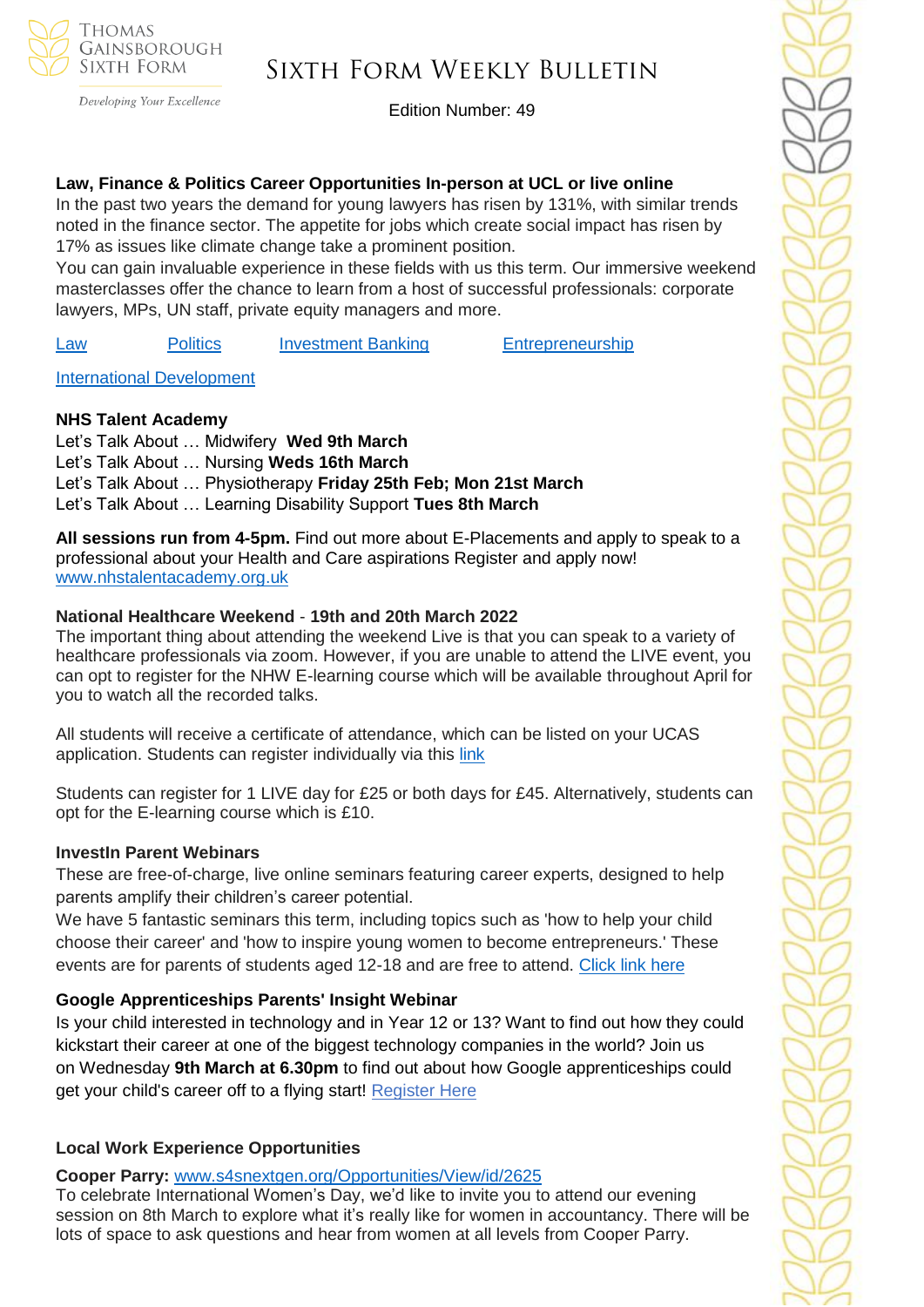

Developing Your Excellence

Edition Number: 49

#### **CMR Surgical:** [ww.s4snextgen.org/Opportunities/View/id/2557](https://emea01.safelinks.protection.outlook.com/?url=http%3A%2F%2Fwww.s4snextgen.org%2FOpportunities%2FView%2Fid%2F2557&data=04%7C01%7C%7C768101927a38480d544508d9e1093bad%7C84df9e7fe9f640afb435aaaaaaaaaaaa%7C1%7C0%7C637788252042419044%7CUnknown%7CTWFpbGZsb3d8eyJWIjoiMC4wLjAwMDAiLCJQIjoiV2luMzIiLCJBTiI6Ik1haWwiLCJXVCI6Mn0%3D%7C3000&sdata=Kr%2Bgk3G3cSCBMCZXy9y5Y%2BPvrc05A4W4XgtsqUuXXDI%3D&reserved=0)

Have you ever thought about the engineering required to decorate a cupcake? What would it look like if you didn`t follow the right steps in the right order? You might be thinking "How does this relate to the cool robot, Versius, that CMR have developed?"...well, would you believe us if we told you that you can learn the fundamental principles and mindsets of engineering and product design by thinking about how to instruct an engineer in decorating a cupcake?

#### **Cooper Parry:** [www.s4snextgen.org/Opportunities/View/id/2624](https://emea01.safelinks.protection.outlook.com/?url=http%3A%2F%2Fwww.s4snextgen.org%2FOpportunities%2FView%2Fid%2F2624&data=04%7C01%7C%7C768101927a38480d544508d9e1093bad%7C84df9e7fe9f640afb435aaaaaaaaaaaa%7C1%7C0%7C637788252042419044%7CUnknown%7CTWFpbGZsb3d8eyJWIjoiMC4wLjAwMDAiLCJQIjoiV2luMzIiLCJBTiI6Ik1haWwiLCJXVCI6Mn0%3D%7C3000&sdata=N70IqMIVhddXg1hKGzPxo7mJpT38w90LCJaVEIPomC4%3D&reserved=0)

Are you an analytical person who enjoys problem solving? Have you enjoyed Maths or Economics at school? Are you interested in careers in the financial services? If so, we'd love for you to join us as we break down the stereotype that accountancy is boring!

If you are looking for opportunities on specific dates, please get in contact. For further opportunities please go to our regional [Padlet](https://emea01.safelinks.protection.outlook.com/?url=https%3A%2F%2Fpadlet.com%2FSFSEast%2Fgexg5eu91pyzwt4j&data=04%7C01%7C%7C768101927a38480d544508d9e1093bad%7C84df9e7fe9f640afb435aaaaaaaaaaaa%7C1%7C0%7C637788252042419044%7CUnknown%7CTWFpbGZsb3d8eyJWIjoiMC4wLjAwMDAiLCJQIjoiV2luMzIiLCJBTiI6Ik1haWwiLCJXVCI6Mn0%3D%7C3000&sdata=X1r%2FNbQ0zg6qejulMgxSx39S0BtCd8vMLeO6k9Nb0tg%3D&reserved=0) board or our Work [Experience](https://emea01.safelinks.protection.outlook.com/?url=https%3A%2F%2Fwww.s4snextgen.org%2F&data=04%7C01%7C%7C768101927a38480d544508d9e1093bad%7C84df9e7fe9f640afb435aaaaaaaaaaaa%7C1%7C0%7C637788252042419044%7CUnknown%7CTWFpbGZsb3d8eyJWIjoiMC4wLjAwMDAiLCJQIjoiV2luMzIiLCJBTiI6Ik1haWwiLCJXVCI6Mn0%3D%7C3000&sdata=ti0S6yewXyHWtGFbnSAHum5Rtiknezr33lZX65Uz19Q%3D&reserved=0) Portal.

## **The Big Assembly**

This is an annual broadcast that provides apprenticeship advice to schools, parents, students and employers. Last year's broadcast was watched live and on demand by over 60,000 people. The assembly features a panel made up of employers, current apprentices, former apprentices, and a representative from the Disabled Apprentice Network. To watch the recording sign up here: [https://www.workpays.co.uk/bigassembly/](https://emea01.safelinks.protection.outlook.com/?url=https%3A%2F%2Feducation.us8.list-manage.com%2Ftrack%2Fclick%3Fu%3D37f3ff5dd5ca9f203df2689a5%26id%3D5751336036%26e%3D6c4627dc7a&data=04%7C01%7C%7C5109108ec3cc49416da408d9ebb534ac%7C84df9e7fe9f640afb435aaaaaaaaaaaa%7C1%7C0%7C637799986632838206%7CUnknown%7CTWFpbGZsb3d8eyJWIjoiMC4wLjAwMDAiLCJQIjoiV2luMzIiLCJBTiI6Ik1haWwiLCJXVCI6Mn0%3D%7C3000&sdata=yPVerDGT2%2FdrjqSBCsC6GK0%2Bev7b19RaVTN0BP1wFZc%3D&reserved=0)

### **STEM – Nuffield Research Placements**

The NRP programme provides engaging, hands-on research projects, where Year 12 students can make a meaningful contribution towards the work of a host organisation through a well-supervised but independent research collaboration relating to an area of science, quantitative social science, computing, technology, engineering or maths.

Students can apply via the button below but please make sure you've checked the eligibility requirements on our main website [here](https://www.stem.org.uk/nuffield-research-placements) . The scheme costs the pupils nothing. Last year, there were more placements offered by employers than students who came forward. Pupils have a good chance if they apply. **The closing date for applications is the 14th of March.**

## **Speakers for Schools Virtual Work Experience Programme**

Speakers for Schools has thousands of opportunities available to discover which apprenticeship might be right for them. A few examples of the amazing employers and opportunities on offer:

- **United Utilities** How to kick start your career with a United Utilities [Apprenticeship](https://www.s4snextgen.org/Opportunities/View/id/2416)
- **Willmott Dixon** Future Leaders and Careers in the [Construction](https://www.s4snextgen.org/Opportunities/View/id/2536) Sector:
- **British Army-**Do you play an instrument and are [passionate](http://www.s4snextgen.org/Opportunities/View/id/2513) about all things musical? Then this insight [session](http://www.s4snextgen.org/Opportunities/View/id/2513) is for you
- **British Army-Have you ever [wondered](https://www.s4snextgen.org/Opportunities/View/id/2514) what it takes to become a part of the Army** Medical [Services?](https://www.s4snextgen.org/Opportunities/View/id/2514) Then this insight session is for you
- Amey- Can you design and build a [sustainable](http://www.s4snextgen.org/Opportunities/View/id/2189) railway?
- **Morgan Sindall Group National [Apprenticeship](http://www.s4snextgen.org/Opportunities/View/id/2506) Week Series -** University vs [Apprenticeships:](http://www.s4snextgen.org/Opportunities/View/id/2506) Question Time

Please sign up to speakers for schools virtual work [experience](https://www.speakersforschools.org/experience-2/) free of charge to apply for any of the above opportunities.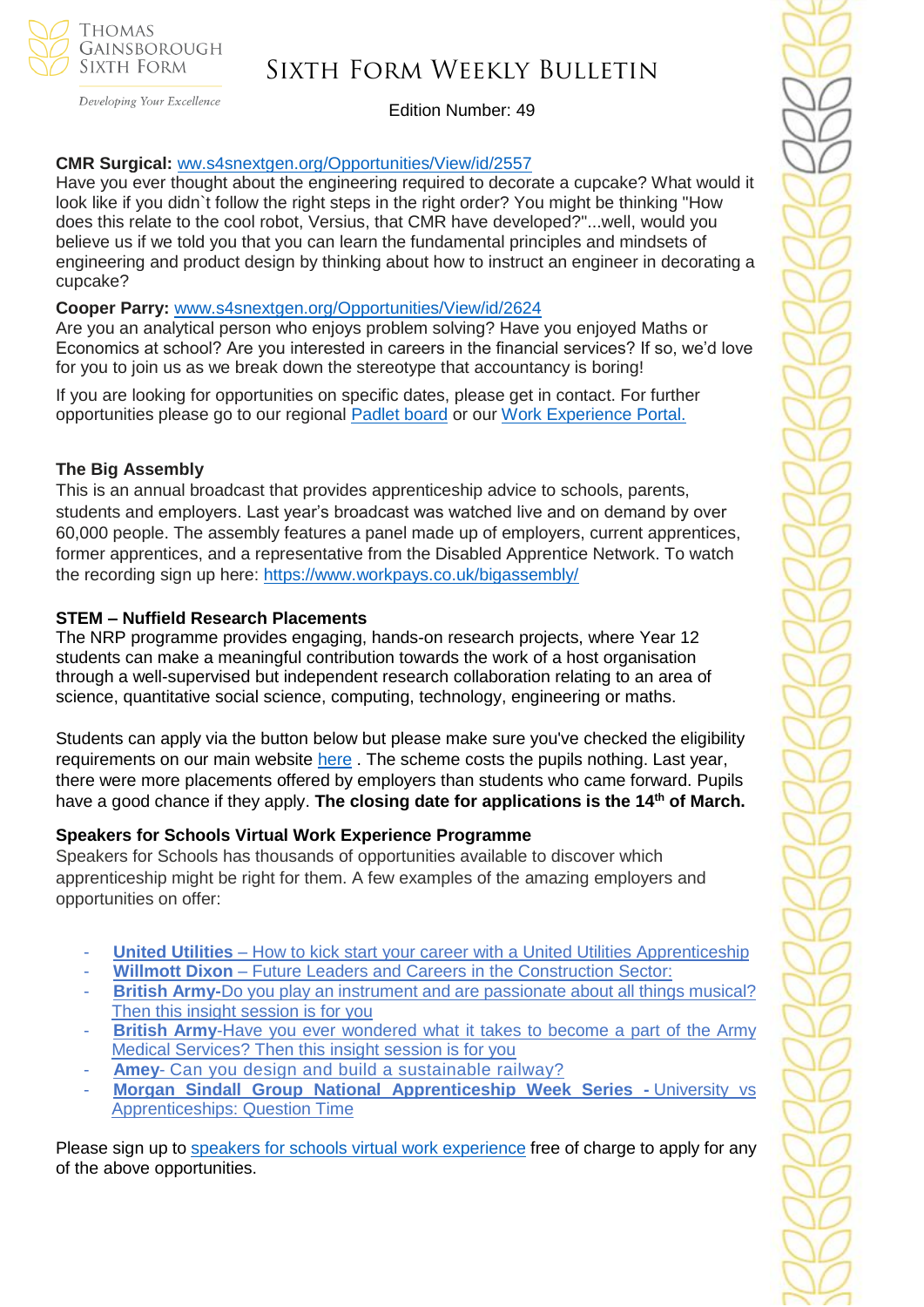

Developing Your Excellence

#### Edition Number: 49

#### **EY Business Degrees and Apprenticeships Programmes**

On **Tuesday 22nd February**, join EY for Our world. Your future. to find out all about EY apprenticeships. You'll gain valuable insight into EY's degree and business apprenticeship programmes and leave with a wealth of knowledge about our business, culture and people. Alongside the student recruitment team, we'll be joined by current and former apprentices to answer your questions in our panel discussion. This event is ideal for students in years 12- 13 and their parents. This is a virtual event at **5:30-6:30 PM** on Microsoft Teams.

[Find out more](https://www.ey.com/en_uk/careers/students/programmes/schools) about EY apprenticeships and [Register here.](https://forms.integrate-events.com/#/events/ey/327587?type=preregister&background=ffffff&font=2e2e38&page=2e2e38)

#### **Success Beyond School**

These are free-of-charge, live online seminars featuring career experts, designed to help parents amplify their children's career potential.

We have 5 fantastic seminars this term, including topics such as 'how to help your child choose their career' and 'how to inspire young women to become entrepreneurs.' These events are for parents of students aged 12-18 and are free to attend. [Click link here](https://investin.org/pages/parent-events?mc_cid=9c80b43ed8&mc_eid=1348b989f1)

#### **IBM Apprenticeships**

At IBM, work is more than a job - it's a calling: To build. To design. To code. To consult. To think along with clients and sell. To make markets. To invent. To collaborate. Not just to do something better, but to attempt things you've never thought possible.

Our IBM School Leaver Schemes will enable you to gain the experience, skills and contacts you need to start building a bright future. The choice of scheme is yours. We have Level 4 Apprenticeships, Degree Apprenticeships and 12 Month Gap Year Intern roles. You do not need to have any prior work experience; instead, we're looking for enthusiastic, driven and innovative individuals, with a passion for business and technology. [Apply Now!](https://www.ibm.com/uk-en/employment/entrylevel/?utm_source=Success+at+school+&utm_medium=Email+&utm_campaign=NAW+campaign+)

#### **Schroders Apprenticeship programme**

Closing date: **28th February** ; Start date: 5 September 2022

Location: London or Horsham; Open to: School/College Leavers [Apply here.](https://www.investment2020.org.uk/latest-jobs/?_sfm_job_employer_link=3123&utm_campaign=3085671_NAW%20DITL%2007%2002%202021&utm_medium=email&utm_source=The%20Investment%20Association%20Service%20Limited&dm_i=2MCA,1U4X3,A34A8X,6DDHX,1)

## **Fidelity International Apprenticeships** Apprenticeship prog - Closing date: **11th March**; Start date: September 2022

Location: London or Surrey; Open to: School/College Leavers [Apply here.](https://www.investment2020.org.uk/latest-jobs/?_sft_job_type=school-college-leaver&_sfm_job_employer_link=3067&utm_campaign=3085671_NAW%20DITL%2007%2002%202021&utm_medium=email&utm_source=The%20Investment%20Association%20Service%20Limited&dm_i=2MCA,1U4X3,A34A8X,6DDHX,1)

# **T. Rowe Price Technology Apprenticeships**

Closing date: **25th Feb**; Start date: Summer 2022

Location: London; Open to: School/College Leavers. [Apply here.](https://www.investment2020.org.uk/latest-jobs/?_sf_s=apprentice&_sft_job_type=school-college-leaver&_sfm_job_employer_link=3129&utm_campaign=3085671_NAW%20DITL%2007%2002%202021&utm_medium=email&utm_source=The%20Investment%20Association%20Service%20Limited&dm_i=2MCA,1U4X3,A34A8X,6DDHX,1)

#### **Srutton Bland** Find out about current Apprenticeships offered by Scrutton and Bland [here](https://www.scruttonbland.co.uk/careers/current-vacancies/apprenticeship-programme/) with offices in Colchester, Ipswich, Cambridge and Diss.

#### **The Big Bang Fair is BACK!**

The UK's biggest celebration of STEM for young people is returning next summer **Weds 22 –24 June 2022, NEC Birmingham** We cannot wait to get the chance to wow, inspire and surprise young people, helping them discover all the exciting possibilities in STEM. Over the 3 days, visitors will hear first-hand from exciting scientists and engineers and connect with inspiring career role models. For more information follow this [link](https://www.thebigbang.org.uk/)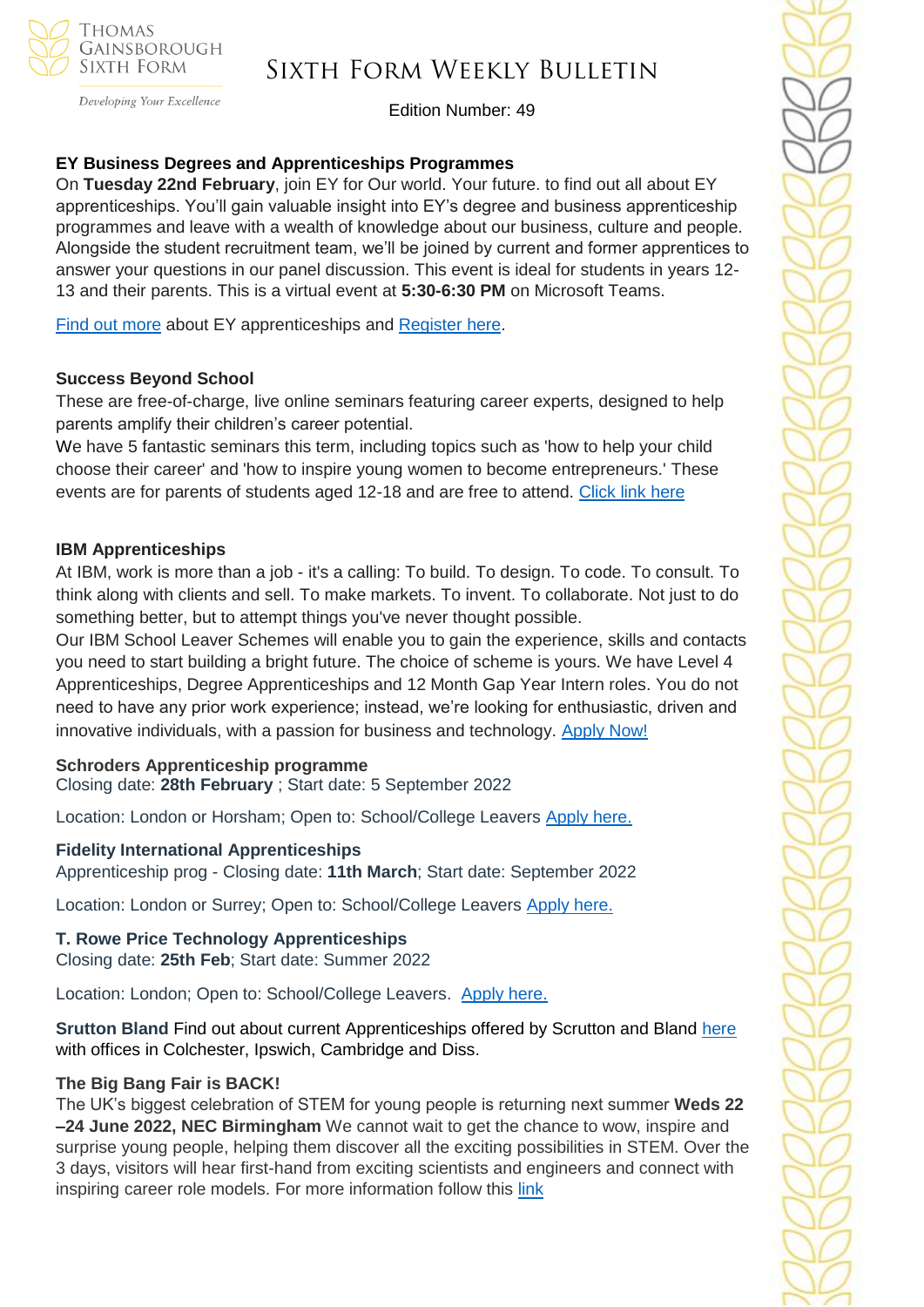

# Sixth Form Weekly Bulletin

Edition Number: 49

# **Careers and Coffee**

Careers & Coffee showcases employers from a variety of sectors and industries to prepare and inspire your young people for the fast-changing world of work. Our upcoming streams can be found live **Wednesdays** at **4.30** on the LEP YouTube Channel [here](https://emea01.safelinks.protection.outlook.com/?url=https%3A%2F%2Fwww.youtube.com%2Fchannel%2FUCMQWGt6SdsGQF-KJCq7JTwQ&data=04%7C01%7C%7C4c6c44ecc3fb4f20ff7908d9db3b3618%7C84df9e7fe9f640afb435aaaaaaaaaaaa%7C1%7C0%7C637781869767327633%7CUnknown%7CTWFpbGZsb3d8eyJWIjoiMC4wLjAwMDAiLCJQIjoiV2luMzIiLCJBTiI6Ik1haWwiLCJXVCI6Mn0%3D%7C3000&sdata=jcnjPssNA6CGryLNqRJMQzfb7UnLUOJ3WUdL%2FnQhejw%3D&reserved=0) or on Twitch [here.](https://emea01.safelinks.protection.outlook.com/?url=https%3A%2F%2Fwww.twitch.tv%2FNewAngliaEAN&data=04%7C01%7C%7C4c6c44ecc3fb4f20ff7908d9db3b3618%7C84df9e7fe9f640afb435aaaaaaaaaaaa%7C1%7C0%7C637781869767327633%7CUnknown%7CTWFpbGZsb3d8eyJWIjoiMC4wLjAwMDAiLCJQIjoiV2luMzIiLCJBTiI6Ik1haWwiLCJXVCI6Mn0%3D%7C3000&sdata=%2BC%2F2NVk7rCN9nN0gPB86AdBavn%2BdywBz%2FR1nbIo0XG8%3D&reserved=0)

- **30th March** A career for all weathers… YouTube [Twitch](https://emea01.safelinks.protection.outlook.com/?url=https%3A%2F%2Fwww.twitch.tv%2FNewAngliaEAN&data=04%7C01%7C%7C4c6c44ecc3fb4f20ff7908d9db3b3618%7C84df9e7fe9f640afb435aaaaaaaaaaaa%7C1%7C0%7C637781869767327633%7CUnknown%7CTWFpbGZsb3d8eyJWIjoiMC4wLjAwMDAiLCJQIjoiV2luMzIiLCJBTiI6Ik1haWwiLCJXVCI6Mn0%3D%7C3000&sdata=%2BC%2F2NVk7rCN9nN0gPB86AdBavn%2BdywBz%2FR1nbIo0XG8%3D&reserved=0)
- **6<sup>th</sup> April** 'No Mess'. A different perspective on careers in Construction
- Apprenticeships:
	- [Apprentices in Audit, Structural Engineering and Site Management](https://emea01.safelinks.protection.outlook.com/?url=https%3A%2F%2Fwww.youtube.com%2Fwatch%3Fv%3DbP28OaI_rog%26t%3D81s&data=04%7C01%7C%7C5109108ec3cc49416da408d9ebb534ac%7C84df9e7fe9f640afb435aaaaaaaaaaaa%7C1%7C0%7C637799986632681984%7CUnknown%7CTWFpbGZsb3d8eyJWIjoiMC4wLjAwMDAiLCJQIjoiV2luMzIiLCJBTiI6Ik1haWwiLCJXVCI6Mn0%3D%7C3000&sdata=8G1NNuPcwlxbhAXk1h1joPDO3UiT6van66qwpD8%2FoC4%3D&reserved=0)
	- A Degree Apprentice in Chartered Management in an Education **[Setting](https://emea01.safelinks.protection.outlook.com/?url=https%3A%2F%2Fwww.youtube.com%2Fwatch%3Fv%3DfQgNp9cnvsg%26t%3D531s&data=04%7C01%7C%7C5109108ec3cc49416da408d9ebb534ac%7C84df9e7fe9f640afb435aaaaaaaaaaaa%7C1%7C0%7C637799986632681984%7CUnknown%7CTWFpbGZsb3d8eyJWIjoiMC4wLjAwMDAiLCJQIjoiV2luMzIiLCJBTiI6Ik1haWwiLCJXVCI6Mn0%3D%7C3000&sdata=%2BM0O8t0PUKKlkrVXRi9QtjZpkmo2zeeXfNgMwmf%2FCnc%3D&reserved=0)**
	- **[University & Apprenticeships -](https://emea01.safelinks.protection.outlook.com/?url=https%3A%2F%2Fwww.youtube.com%2Fwatch%3Fv%3DZfxilCuhimc&data=04%7C01%7C%7C5109108ec3cc49416da408d9ebb534ac%7C84df9e7fe9f640afb435aaaaaaaaaaaa%7C1%7C0%7C637799986632681984%7CUnknown%7CTWFpbGZsb3d8eyJWIjoiMC4wLjAwMDAiLCJQIjoiV2luMzIiLCJBTiI6Ik1haWwiLCJXVCI6Mn0%3D%7C3000&sdata=L%2F30sHu2x11QFYLWN8pi2TeOCFYCNfigwlu983NCRhs%3D&reserved=0) Moore Networking**
	- [Life as a Degree Apprentice in Structural Engineering](https://emea01.safelinks.protection.outlook.com/?url=https%3A%2F%2Fwww.youtube.com%2Fwatch%3Fv%3Dptse61NxTv4&data=04%7C01%7C%7C5109108ec3cc49416da408d9ebb534ac%7C84df9e7fe9f640afb435aaaaaaaaaaaa%7C1%7C0%7C637799986632838206%7CUnknown%7CTWFpbGZsb3d8eyJWIjoiMC4wLjAwMDAiLCJQIjoiV2luMzIiLCJBTiI6Ik1haWwiLCJXVCI6Mn0%3D%7C3000&sdata=VtVFu9nMiv2JdT7sWfFLQzGzFktjw6M4iXyPGuo2Alg%3D&reserved=0)
	- Apprentices in: Aerospace, Site Management, Marine Engineering, [Estates and Commercial Surveying](https://emea01.safelinks.protection.outlook.com/?url=https%3A%2F%2Fwww.youtube.com%2Fwatch%3Fv%3DqtRlq0ADx7o%26t%3D14s&data=04%7C01%7C%7C5109108ec3cc49416da408d9ebb534ac%7C84df9e7fe9f640afb435aaaaaaaaaaaa%7C1%7C0%7C637799986632838206%7CUnknown%7CTWFpbGZsb3d8eyJWIjoiMC4wLjAwMDAiLCJQIjoiV2luMzIiLCJBTiI6Ik1haWwiLCJXVCI6Mn0%3D%7C3000&sdata=Rt20B7Q8P5%2Fwbi40nfE3BySWts1iWqQxp0oebyRDpag%3D&reserved=0)
	- **[Engineering & Technology Degree Apprenticeship with Dyson](https://emea01.safelinks.protection.outlook.com/?url=https%3A%2F%2Fwww.youtube.com%2Fwatch%3Fv%3DVtgI_wa7MGA&data=04%7C01%7C%7C5109108ec3cc49416da408d9ebb534ac%7C84df9e7fe9f640afb435aaaaaaaaaaaa%7C1%7C0%7C637799986632838206%7CUnknown%7CTWFpbGZsb3d8eyJWIjoiMC4wLjAwMDAiLCJQIjoiV2luMzIiLCJBTiI6Ik1haWwiLCJXVCI6Mn0%3D%7C3000&sdata=61EVH3iDqDdzqCKQOfA5bLklrKkfWvYy3D97DwV53mU%3D&reserved=0)**
	- [Electrical Engineering Apprentice at Warren Engineering](https://emea01.safelinks.protection.outlook.com/?url=https%3A%2F%2Fwww.youtube.com%2Fwatch%3Fv%3DIS8-9CnqSXo%26t%3D36s&data=04%7C01%7C%7C5109108ec3cc49416da408d9ebb534ac%7C84df9e7fe9f640afb435aaaaaaaaaaaa%7C1%7C0%7C637799986632838206%7CUnknown%7CTWFpbGZsb3d8eyJWIjoiMC4wLjAwMDAiLCJQIjoiV2luMzIiLCJBTiI6Ik1haWwiLCJXVCI6Mn0%3D%7C3000&sdata=cM7hsbe3eV%2BEP7xjNUcgPuTvpt3O4ntW%2BKsHUsqiOro%3D&reserved=0)
	- **[Housing Apprenticeship with Flagship](https://emea01.safelinks.protection.outlook.com/?url=https%3A%2F%2Fwww.youtube.com%2Fwatch%3Fv%3DOOMdZmDV96E%26t%3D28s&data=04%7C01%7C%7C5109108ec3cc49416da408d9ebb534ac%7C84df9e7fe9f640afb435aaaaaaaaaaaa%7C1%7C0%7C637799986632838206%7CUnknown%7CTWFpbGZsb3d8eyJWIjoiMC4wLjAwMDAiLCJQIjoiV2luMzIiLCJBTiI6Ik1haWwiLCJXVCI6Mn0%3D%7C3000&sdata=P6LHoz81YIvEyZHfyd5W%2FQ9SuCSSvCbR3%2F%2F%2Bc%2BiHlO8%3D&reserved=0)**
	- [From Army Apprentice to Senior Role in Waste Management](https://emea01.safelinks.protection.outlook.com/?url=https%3A%2F%2Fwww.youtube.com%2Fwatch%3Fv%3Dvzm3k193P9I&data=04%7C01%7C%7C5109108ec3cc49416da408d9ebb534ac%7C84df9e7fe9f640afb435aaaaaaaaaaaa%7C1%7C0%7C637799986632838206%7CUnknown%7CTWFpbGZsb3d8eyJWIjoiMC4wLjAwMDAiLCJQIjoiV2luMzIiLCJBTiI6Ik1haWwiLCJXVCI6Mn0%3D%7C3000&sdata=u9wunar3hAqC5aTfJTeVL8jFwD8oxVeVFRExKOCezbM%3D&reserved=0)
	- **[Insurance Consultant via the Apprenticeship Route](https://emea01.safelinks.protection.outlook.com/?url=https%3A%2F%2Fwww.youtube.com%2Fwatch%3Fv%3DUJcUHXG5vtg&data=04%7C01%7C%7C5109108ec3cc49416da408d9ebb534ac%7C84df9e7fe9f640afb435aaaaaaaaaaaa%7C1%7C0%7C637799986632838206%7CUnknown%7CTWFpbGZsb3d8eyJWIjoiMC4wLjAwMDAiLCJQIjoiV2luMzIiLCJBTiI6Ik1haWwiLCJXVCI6Mn0%3D%7C3000&sdata=N4Wuv30G8XH01kE4lhnmIHPw7j08tFxuXgq3Kb%2FelJE%3D&reserved=0)**
	- RAF [2 different journeys into the RAF](https://emea01.safelinks.protection.outlook.com/?url=https%3A%2F%2Fwww.youtube.com%2Fwatch%3Fv%3DyterDdCZvDc&data=04%7C01%7C%7C5109108ec3cc49416da408d9ebb534ac%7C84df9e7fe9f640afb435aaaaaaaaaaaa%7C1%7C0%7C637799986632838206%7CUnknown%7CTWFpbGZsb3d8eyJWIjoiMC4wLjAwMDAiLCJQIjoiV2luMzIiLCJBTiI6Ik1haWwiLCJXVCI6Mn0%3D%7C3000&sdata=dhuzb6CyRYL52MzK43rw60TAHKzC0ZqyZpbNuWD4A2Y%3D&reserved=0)

## **Yr12 students interested in STEM subjects**

Insight into University residential courses run over 4 or 5 days where students get a taster of university life and an insight into a specific STEM subject. In summer 2022 these will include

- Ø Maths at Lancaster University
- Ø Materials Science at University of Cambridge
- Ø Mechanical Engineering at UCL
- Ø Robotics & Autonomous Systems at University of Liverpool
- Ø Broad-based Engineering at University of Sheffield

Students will get the opportunity to experience university style lectures and work on activities and group projects with the support of academics and student mentors. Students will stay in halls of residence and will take part in social activities in the evenings.

For dates, cost, requirements, content of each course and the application form, please visit <https://www.etrust.org.uk/residential-insight-into-university>

If you are not quite sure what subject you'd like to study at university and would like to **experience a variety of subjects and universities** this summer, our **virtual Insight into University course** would guarantee this experience - for more information and to apply for the virtual Insight into University course, please visit our

website <https://www.etrust.org.uk/insight-into-university> and click [here](https://dd233f6a-c442-4437-a8e1-9e42987b6020.filesusr.com/ugd/4517c8_fcb7add322ae4a1eab2156347e1f2442.pdf) for the virtual Insight into University flyer.

## **InvestIN Spring Term Career Opportunities**

Available in 20+ industries: In-person at UCL or live online

You can now register for our spring term career opportunities, which are available in 20+ cutting-edge industries. You will learn directly from some of the UK's best professionals doctors, forensic scientists, architects, MPs, filmmakers, engineers and more - through a series of live, interactive simulations which provide tailor-made, professional experience. You can choose to attend either at UCL or live online from the comfort of your own home.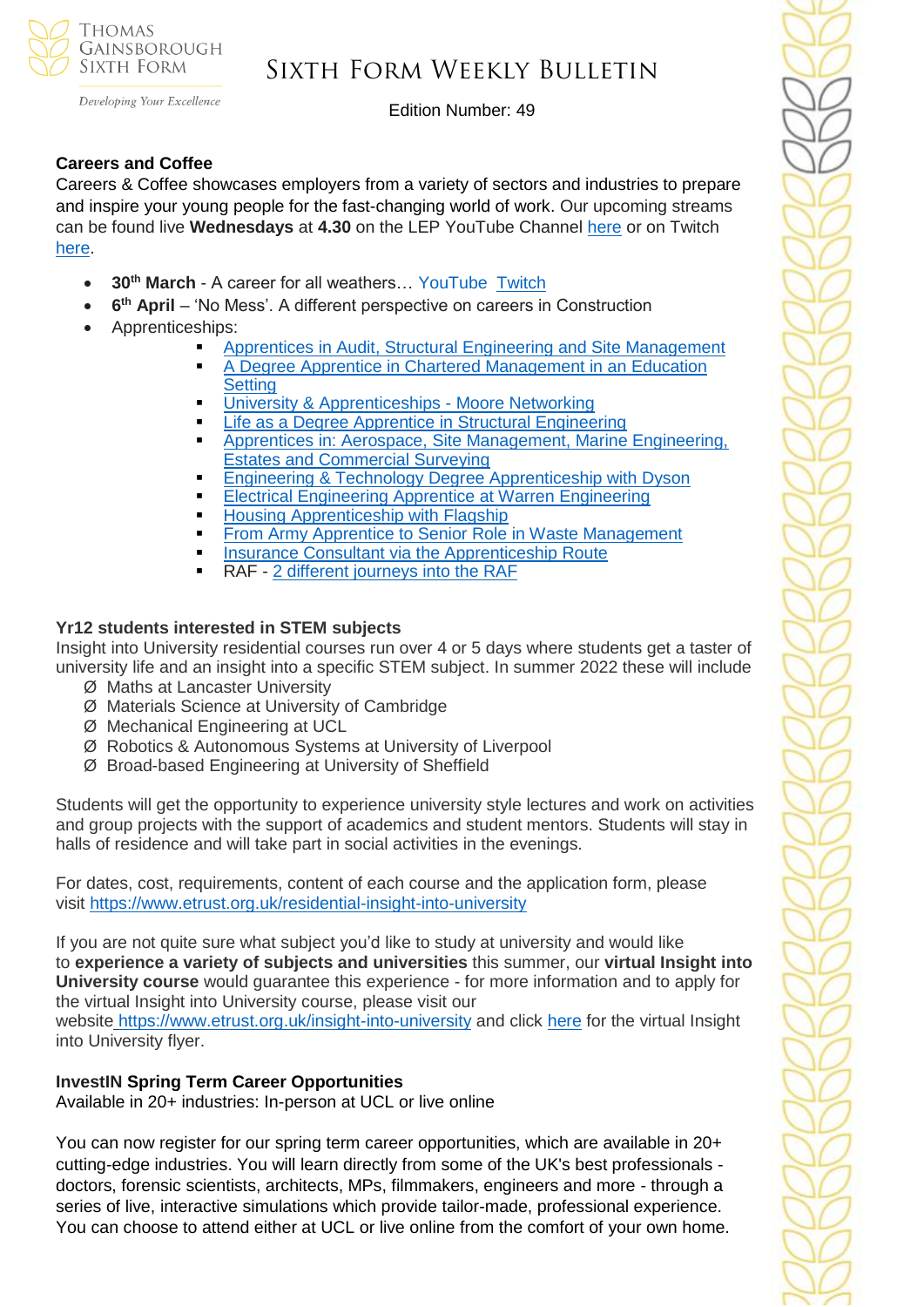

# Sixth Form Weekly Bulletin

Edition Number: 49

## VIEW ALL: AGES 15-18 [Click here](https://investin.org/pages/spring-term-career-programmes-15-18?utm_source=UK+SCHOOLS+MASTER&utm_campaign=3b31a67736-bankersschoolmar_COPY_01&utm_medium=email&utm_term=0_bfccb03bbd-3b31a67736-137697031&mc_cid=3b31a67736&mc_eid=894e4199ae)

#### **Driving Innovation with Arm Technology**

This March we are running an online application [masterclass](https://uptree.co/events/arm/1037377982/) with Arm, a leading technology company based in Cambridge.

**Details**: Year 13 Only Date: **2nd March @10am-12:30 pm**

#### **Agenda:**

- A Presentation on Routes into Arm
- Completing Online Applications
- Performing your best in Online Assessments
- A Talk from a Current Apprentice

Students are welcome to register directly online: [here](https://www.eventbrite.co.uk/e/online-technology-work-experience-tickets-269652095677)

## **Problem Solver? Logical Thinker? We might be the right solution for you.**

We are MI5. And we gather intelligence from within the UK. Our work helps to protect the UK from a range of serious threats – everything from terrorism to organised crime, cyber-threats to espionage. Technology sits at the heart of everything we do. It enables us to disrupt serious threats to national security. And this is your chance to be a part of that work.

#### [Click here if you want to apply!](https://recruitmentservices.applicationtrack.com/vx/lang-en-GB/mobile-0/appcentre-1/brand-5/user-2637141/candidate/so/pm/1/pl/4/opp/2447?adhoc_referrer=544309827)

From busy admin to technical training roles (current opportunities include Software and Infrastructure Engineering apprenticeships) explore the exciting world that awaits in MI5

#### [https://www.mi5.gov.uk/careers/opportunities/school-leavers](https://emea01.safelinks.protection.outlook.com/?url=https%3A%2F%2Fwww.mi5.gov.uk%2Fcareers%2Fopportunities%2Fschool-leavers&data=04%7C01%7C%7Cc66eba9eb3f947cbd59408d9e0d9f0c2%7C84df9e7fe9f640afb435aaaaaaaaaaaa%7C1%7C0%7C637788048944962071%7CUnknown%7CTWFpbGZsb3d8eyJWIjoiMC4wLjAwMDAiLCJQIjoiV2luMzIiLCJBTiI6Ik1haWwiLCJXVCI6Mn0%3D%7C3000&sdata=RuQR14%2FCgrNgq9sikvv3JTr7AkvZ1KyExNIWpWf5yic%3D&reserved=0)

## **Learn about the Green Jobs Revolution**

We're bringing together the UK's leading employers and apprentices to inspire young people from all walks of life to consider the vocational pathways which will lead them to green careers. Taking place on **9-10 March 2022** this online careers event is free to join. [Click here](https://www.worldskillsuk.org/careers-advice/spotlight-talks-inspiring-careers-excellence/?utm_source=MailChimp&utm_medium=Educator_email&utm_campaign=Spotlight&utm_source=WorldSkills+UK+Newsletter&utm_campaign=bb6aef8afc-EMAIL_CAMPAIGN_2019_12_10_03_37_COPY_01&utm_medium=email&utm_term=0_844496feda-bb6aef8afc-146077034) to find out more and register.

#### **Bola Sol and HSBC Livestream**

We are pleased to announce that we have just added a new livestream event for your students from Bola Sol, author of the book 'How to [Save](https://www.penguin.co.uk/books/112/1120586/how-to-save-it/9781529118810.html) It.'

**On Monday 21st February 2-2:45pm** Bola Sol will discuss how to budget, how and when to save, and Bola will dispense practical tips and straightforward advice on building a relationship with money. You can register to watch this talk, [here.](https://forms.office.com/pages/responsepage.aspx?id=HFqhLo7yMEahv9dFTLRO65fTtVvpxU5Juw5B-0Ohp8RUNENVRVQ0WjBVT1VISDAzRUsxWDlIQTcxUS4u&web=1&wdLOR=c0499B258-364C-4E4A-8679-4BD2FCCB3D31)

## **Anglian Water Level 3 Operational Apprenticeships, Suffolk/Essex**

Salary: £12,594-£13,905 per annum

#### Start dates: August & September 2022

Anglian Water... we're much more than water and poo! We have over 5,000 employees and provide water and water recycling services to over 6 million customers across the East of England. We are looking for the next generation of people who are ready to kickstart their career and fulfil their potential through a Level 3 Apprenticeship. This is your chance to gain valuable work experience, achieve a fantastic qualification, all whilst getting paid for it!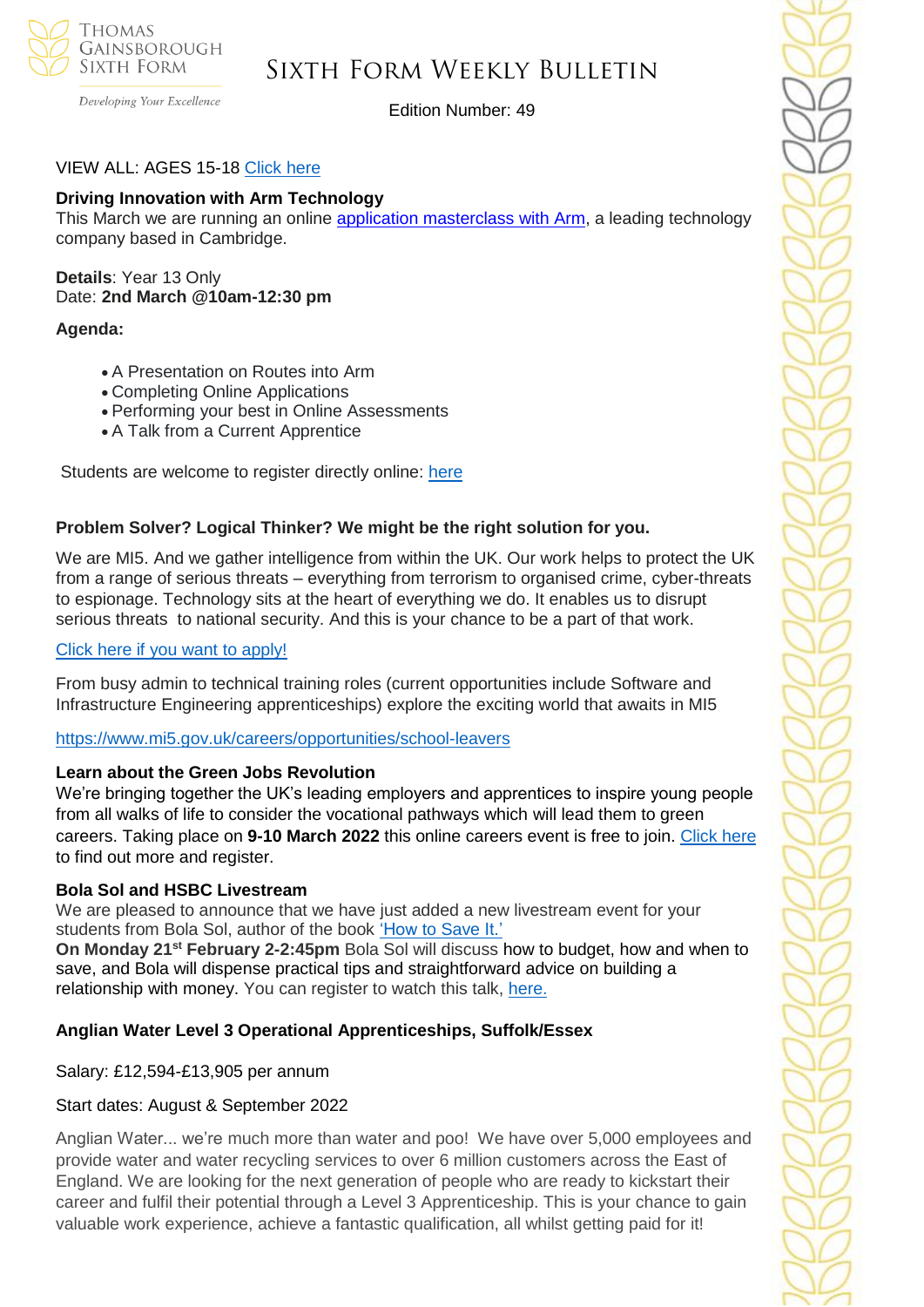

Developing Your Excellence

Edition Number: 49

### [See what life is like as an apprentice at Anglian](https://youtu.be/ocHab1ZNOjA) Water here

We're looking for technicians, engineers, electricians, and lots more. If you're interested in a practical/hands on career that involves using Science, Technology, Engineering and Maths daily, we'd love to hear from you. To find out what these opportunities involve visit <https://anglianwatercareers.co.uk/early-careers/apprentices/>

#### **Amazing Apprenticeships**

Explore 220+ Higher and Degree apprenticeship vacancies in the November edition of the Higher & Degree listing 2021/22.

Download the Higher & Degree listing now or find out more about the listing, who it is for and how to best use it in our FAQs below. [DOWNLOAD NOW](https://amazingapprenticeships.com/resource/higher-and-degree-listing/)

#### **Siemens Apprenticeship Open Event**

Siemens are recruiting 8 x Apprentices to start in September 2022 and are holding an event on **Thursday 3rd March between 4.00-6.00pm** at our premises in Northern Road, Sudbury. CO10 2XQ.

The visit will include the following:-

- An introduction to our company
- Brief Tour of our facilities
- Information sharing on the Apprenticeships commencing in September
- Meet our current team of apprentices

If anyone wishes to attend, they are asked to register their interest in advance by emailing [enquiries@siemens-healthineers.com.](mailto:enquiries@siemens-healthineers.com)

The positions available can be viewed through <https://jobs.siemens.com/healthineers/jobs> . **Gainsford Hall Workshop** We have a garage repair workshop in Gainsford End and are currently offering 2 apprenticeships - The job details are on our [website](https://www.gainsfordhallworkshop.co.uk/vacancies/) or contact Sally Wallwin on [sally.wallwin@gmail.com](mailto:sally.wallwin@gmail.com) for more information.

**National Grid** [Click here](https://www.nationalapprenticeshipweek.co.uk/company/national-grid/) to apply for one of our roles

**Bloomberg** [Click here](https://careermap.co.uk/video/naw2022-bloomberg-apprenticeships-at-bloomberg-how-to-submit-a-winning-application/) to watch our National Apprenticeship week video about apprenticeships at this international business information company. [Click here](https://www.nationalapprenticeshipweek.co.uk/company/bloomberg/) to apply.

**Pfizer** [Click here](https://careermap.co.uk/video/naw2022-pfizer-join-our-apprenticeship-programme-and-make-a-difference/) to watch our National Apprenticeship week video about apprenticeships at Pfizer an American multinational pharmaceutical and biotechnology corporation. [Click here](https://www.nationalapprenticeshipweek.co.uk/company/pfizer/) to find out more about roles.

**Zurich** [Click here t](https://careermap.co.uk/video/naw2022-zurich-apprenticeship-insight-session/)o watch a National Apprenticeship week video about careers at Zurich one of the world's largest insurance companies. [Click here](https://www.nationalapprenticeshipweek.co.uk/company/zurich/) to apply to a role.

**BDO** [Click here](https://careermap.co.uk/video/naw2022-bdo-unravelling-the-mysteries-of-accountancy-as-a-profession/) to watch a National Apprenticeship week video about careers at BDO a national accountancy firm with offices all over the UK. [Click here t](https://www.bdoearlyincareer.co.uk/apprenticeship/?utm_source=CareerMap&utm_medium=Profile&utm_campaign=33_3951_EarlyCareers21-22&utm_term=1x1&utm_content=SchoolLeaver_EmployerProfile)o find out about roles.

[Click here](https://careermap.co.uk/video/naw2022-ibm-discover-apprenticeships-at-ibm/) to watch our National Apprenticeship week video. [Click here](https://www.nationalapprenticeshipweek.co.uk/company/ibm/) to apply for their roles. Future 12-month internship - [link](https://successatschool.us3.list-manage.com/track/click?u=2c038531b25876a2c7c9cf8b1&id=a77a2d64dd&e=530f418f3c)

**ECITB** [Click here t](https://careermap.co.uk/video/naw2022-ecitb-careers-in-engineering-construction-engineering-the-future/)o watch our National Apprenticeship week video about engineering and careers in construction. [Click here](https://www.nationalapprenticeshipweek.co.uk/company/ecitb/) to apply for roles.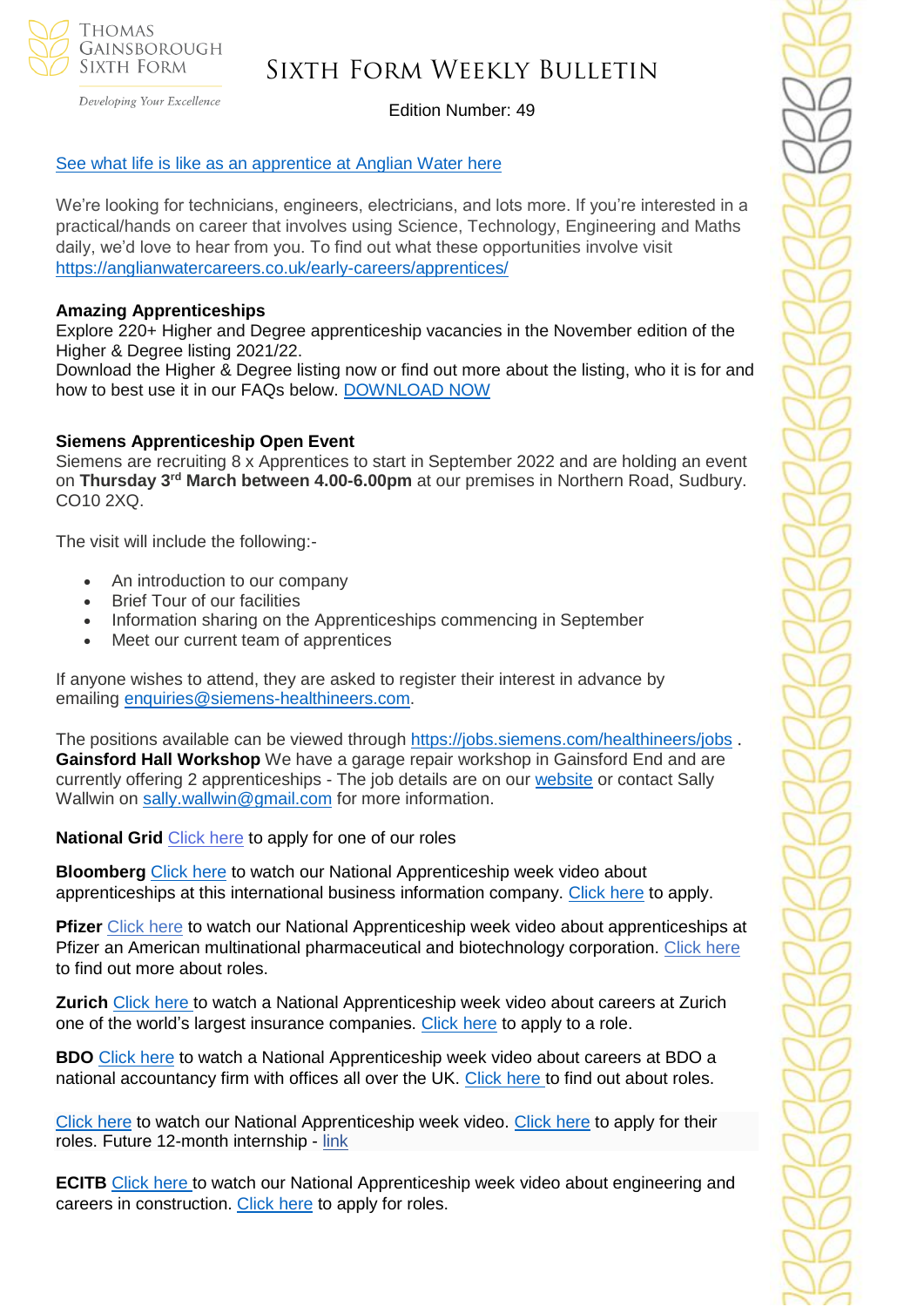

Developing Your Excellence

#### Edition Number: 49

**Laing O'Rourke** [Click here](https://careermap.co.uk/video/naw2022-laing-orourke-the-power-of-experience/) to watch the National Apprenticeship week video about this construction company. [Click here](https://www.nationalapprenticeshipweek.co.uk/company/laing-orourke/) to apply to a role.

**National Audit Office** Accountancy Apprenticeship 2022 - London & Newcastle – Deadline **21/03/2022.** [Apply here](https://successatschool.org/jobandcoursedetail/744/NAO-Accountancy-Apprenticeship-2022?goal=0_65c6d67e71-b62ae74a76-212136547&mc_cid=b62ae74a76&mc_eid=530f418f3c)**.**

**BT** Various apprenticeship positions available. [Click here](https://successatschool.org/jobscourses?empUniId=368&goal=0_65c6d67e71-b62ae74a76-212136547&mc_cid=b62ae74a76&mc_eid=530f418f3c) for details.

**EDF Energy** [Click here](https://www.edfenergy.com/careers/apprenticeships) to apply for any of the apprenticeship roles available with EDF. Closing date is **28th February 22**.

**PWC** School and College Leaver Programme in Consulting - London, Manchester, Leeds, Bristol, Birmingham - [link](https://emea01.safelinks.protection.outlook.com/?url=https%3A%2F%2Fsuccessatschool.us3.list-manage.com%2Ftrack%2Fclick%3Fu%3D2c038531b25876a2c7c9cf8b1%26id%3Dd7fb685283%26e%3D530f418f3c&data=04%7C01%7C%7C945e830acdbc408b2c5908d9ef9bf91d%7C84df9e7fe9f640afb435aaaaaaaaaaaa%7C1%7C0%7C637804275456490872%7CUnknown%7CTWFpbGZsb3d8eyJWIjoiMC4wLjAwMDAiLCJQIjoiV2luMzIiLCJBTiI6Ik1haWwiLCJXVCI6Mn0%3D%7C3000&sdata=gRswlE1zBGH%2B8Jf5qjxjt%2FcJg3R3aW9xfEtIvqfNwqc%3D&reserved=0) / School and College Leaver Programme in Tax - Nationwide - link

**EY** [Click here](https://www.ey.com/en_uk/careers/students/programmes/schools) to find out about work experience at EY and Apprenticeships opportunities in Business Leadership and Management and Digital and Technology.

**Colchester Institute** - Apprenticeship Vacancies

**West Suffolk College -** [Apprenticeship vacancies](https://www.wsc.ac.uk/find-a-course/apprenticeships)

**Apprenticeships New Anglia - [Apprenticeship](https://www.apprenticeshipsnewanglia.co.uk/) vacancies**

**Government Official Search** - [Apprenticeship Vacancies](https://www.gov.uk/apply-apprenticeship)

#### **RAF Apprenticeships**

RAF delivered apprenticeships have been rated as outstanding by Ofsted. There are over 20 roles to choose from. The RAF is a top 100 apprenticeship employer. Please see attached and **find out more about apprenticeships**: [RAF apprenticeships](https://emea01.safelinks.protection.outlook.com/?url=https%3A%2F%2Fwww.raf.mod.uk%2Frecruitment%2Fapprenticeships%3Fgclid%3DEAIaIQobChMI1cvZo8PA9QIVbY1oCR3MZAJNEAAYASABEgI5UfD_BwE%26gclsrc%3Daw.ds&data=04%7C01%7C%7C5109108ec3cc49416da408d9ebb534ac%7C84df9e7fe9f640afb435aaaaaaaaaaaa%7C1%7C0%7C637799986632838206%7CUnknown%7CTWFpbGZsb3d8eyJWIjoiMC4wLjAwMDAiLCJQIjoiV2luMzIiLCJBTiI6Ik1haWwiLCJXVCI6Mn0%3D%7C3000&sdata=ExujmUorbCroA4%2Frvg%2FHpfc6sCVupSMvUGFLEGnaUR0%3D&reserved=0)

#### **Royal Navy Apprenticeships**

The Royal Navy is a top 100 apprenticeship employer. **Find out about apprenticeships here:** [RN apprenticeships](https://emea01.safelinks.protection.outlook.com/?url=https%3A%2F%2Fwww.royalnavy.mod.uk%2Fcareers%2Flevels-of-entry%2Fapprenticeships%3Fgclid%3DEAIaIQobChMIweOegL_A9QIVEbLVCh0cwgsZEAAYASAAEgKRdPD_BwE%26gclsrc%3Daw.ds&data=04%7C01%7C%7C5109108ec3cc49416da408d9ebb534ac%7C84df9e7fe9f640afb435aaaaaaaaaaaa%7C1%7C0%7C637799986632838206%7CUnknown%7CTWFpbGZsb3d8eyJWIjoiMC4wLjAwMDAiLCJQIjoiV2luMzIiLCJBTiI6Ik1haWwiLCJXVCI6Mn0%3D%7C3000&sdata=3iUqBAmY7e2FIP9AZdHQDXerElShM9IMu8nrXRs25rY%3D&reserved=0)

- Introduction to Royal Navy Apprenticeships: [https://www.youtube.com/watch?v=3e0ISTSlww8](https://emea01.safelinks.protection.outlook.com/?url=https%3A%2F%2Fwww.youtube.com%2Fwatch%3Fv%3D3e0ISTSlww8&data=04%7C01%7C%7C5109108ec3cc49416da408d9ebb534ac%7C84df9e7fe9f640afb435aaaaaaaaaaaa%7C1%7C0%7C637799986632838206%7CUnknown%7CTWFpbGZsb3d8eyJWIjoiMC4wLjAwMDAiLCJQIjoiV2luMzIiLCJBTiI6Ik1haWwiLCJXVCI6Mn0%3D%7C3000&sdata=bObS9LxuGK0QUPjFipc7TpgbhS%2FBOj3jh2A0zMqcpqc%3D&reserved=0)
- Where will a Navy apprenticeship take me? [https://www.youtube.com/watch?v=0EFfubmGQ7w](https://emea01.safelinks.protection.outlook.com/?url=https%3A%2F%2Fwww.youtube.com%2Fwatch%3Fv%3D0EFfubmGQ7w&data=04%7C01%7C%7C5109108ec3cc49416da408d9ebb534ac%7C84df9e7fe9f640afb435aaaaaaaaaaaa%7C1%7C0%7C637799986632838206%7CUnknown%7CTWFpbGZsb3d8eyJWIjoiMC4wLjAwMDAiLCJQIjoiV2luMzIiLCJBTiI6Ik1haWwiLCJXVCI6Mn0%3D%7C3000&sdata=unRpMJbduJcQdr3btz8biYwvP59f4daMiPwJ%2Bi5f1l4%3D&reserved=0)
- Royal Navy questions and answers + what is the difference between a good and bad applicant: [https://www.youtube.com/watch?v=peeWuT\\_w-6k](https://emea01.safelinks.protection.outlook.com/?url=https%3A%2F%2Fwww.youtube.com%2Fwatch%3Fv%3DpeeWuT_w-6k&data=04%7C01%7C%7C5109108ec3cc49416da408d9ebb534ac%7C84df9e7fe9f640afb435aaaaaaaaaaaa%7C1%7C0%7C637799986632838206%7CUnknown%7CTWFpbGZsb3d8eyJWIjoiMC4wLjAwMDAiLCJQIjoiV2luMzIiLCJBTiI6Ik1haWwiLCJXVCI6Mn0%3D%7C3000&sdata=2CZHRBVpKndnzKkDF6KbQ8wW5Z6Iu%2BZZ8Fd1oGR8GtI%3D&reserved=0)
- Royal Navy initial training: [https://www.youtube.com/watch?v=Ss\\_nCPamI5E](https://emea01.safelinks.protection.outlook.com/?url=https%3A%2F%2Fwww.youtube.com%2Fwatch%3Fv%3DSs_nCPamI5E&data=04%7C01%7C%7C5109108ec3cc49416da408d9ebb534ac%7C84df9e7fe9f640afb435aaaaaaaaaaaa%7C1%7C0%7C637799986632838206%7CUnknown%7CTWFpbGZsb3d8eyJWIjoiMC4wLjAwMDAiLCJQIjoiV2luMzIiLCJBTiI6Ik1haWwiLCJXVCI6Mn0%3D%7C3000&sdata=AjVp0aAK2oQdjC%2FQkMw1gViAgihXQxUPXqu65KkTD%2Bg%3D&reserved=0)

#### **British Army Apprenticeships**

Find out more about apprenticeships and Army life – info and videos here:

[What I need to know about apprenticeships in the Army -](https://emea01.safelinks.protection.outlook.com/?url=https%3A%2F%2Fapply.army.mod.uk%2Fwhat-we-offer%2Fregular-soldier%2Fapprenticeships-and-skills%3Fgclid%3DEAIaIQobChMI24eTtcTA9QIV5ZBoCR224Q3kEAAYASAAEgJOw_D_BwE%26cid%3Dsemp8317730851%26ef_id%3DEAIaIQobChMI24eTtcTA9QIV5ZBoCR224Q3kEAAYASAAEgJOw_D_BwE%253aG%253as%26s_kwcid%3DAL!8141!3!356143047273!e!!g!!army%2Bapprenticeships%26gclsrc%3Daw.ds&data=04%7C01%7C%7C5109108ec3cc49416da408d9ebb534ac%7C84df9e7fe9f640afb435aaaaaaaaaaaa%7C1%7C0%7C637799986632838206%7CUnknown%7CTWFpbGZsb3d8eyJWIjoiMC4wLjAwMDAiLCJQIjoiV2luMzIiLCJBTiI6Ik1haWwiLCJXVCI6Mn0%3D%7C3000&sdata=ZqD8QVwxA%2BUaYNDhUEGh51KEidvcgWyumZ8S4oiCHmU%3D&reserved=0) skills, info and videos

#### **Yojo is back!**

Yojo is an apprenticeships app, created to link young people in Suffolk with vacancies, advice and organisational partners. The app includes:

- Live vacancies
- CV builder
- Interview practice quiz
- Personalised recommendations of career paths based on interests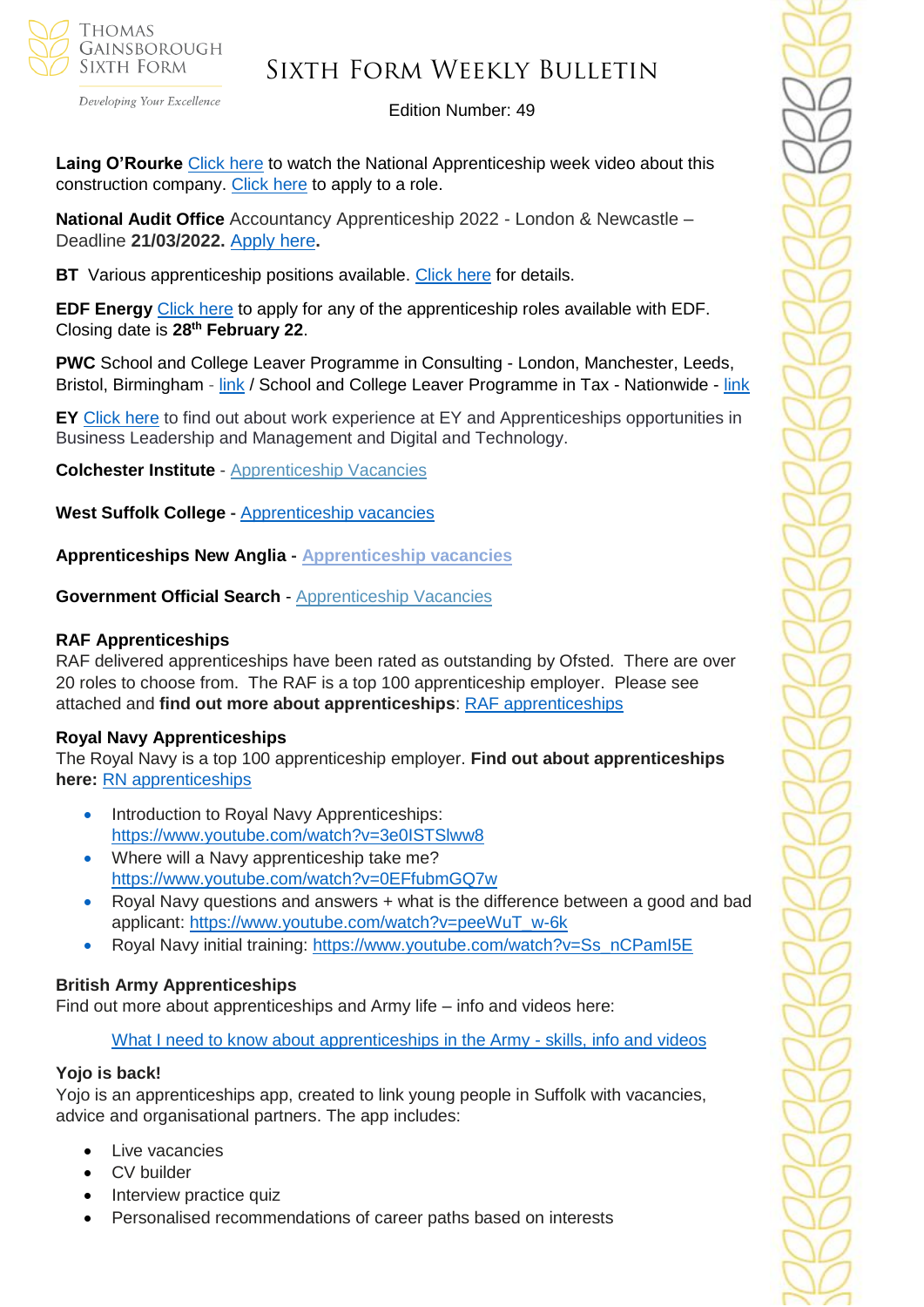

# Sixth Form Weekly Bulletin

Edition Number: 49

**Find out more at:** [Yojo App | Made by young people, for young people](https://emea01.safelinks.protection.outlook.com/?url=https%3A%2F%2Fyojoapp.co.uk%2F&data=04%7C01%7C%7C4c6c44ecc3fb4f20ff7908d9db3b3618%7C84df9e7fe9f640afb435aaaaaaaaaaaa%7C1%7C0%7C637781869767483855%7CUnknown%7CTWFpbGZsb3d8eyJWIjoiMC4wLjAwMDAiLCJQIjoiV2luMzIiLCJBTiI6Ik1haWwiLCJXVCI6Mn0%3D%7C3000&sdata=9WtYUB305aPkl6q46VQFnWxhGcaNixIyQ7zb9qHytQc%3D&reserved=0)

# University News

## **Not sure what to study at university?**

If you are not sure what subject you'd like to study at university and would like to **experience a variety of subjects and universities** this summer, our **virtual Insight into University course** would guarantee this experience - for more information and to apply for the virtual Insight into University course, please visit our website [https://www.etrust.org.uk/insight-into](https://www.etrust.org.uk/insight-into-university)[university](https://www.etrust.org.uk/insight-into-university) and click [here](https://dd233f6a-c442-4437-a8e1-9e42987b6020.filesusr.com/ugd/4517c8_fcb7add322ae4a1eab2156347e1f2442.pdf) for the virtual Insight into University flyer.

**CGI & Animation for Film & TV Level 4 Diploma @ West Suffolk College**

Recruiting now for September 2022

The UAL L4 CGI & Animation for TV and Film programme is ideal for any potential student wishing to pursue their passion within the modern and highly creative world of VFX, 3D and 2D animated characters, scenes and scenarios.

This course will use mixed teaching methods but the majority of time is spent on project work, software skills, workshops and lectures. The course is assessed through individual and group project work. Employment opportunities include roles at computer animation companies and work with TV and film VFX companies.

Students work on a yearlong real world film producing VFX, 3D Modelling, Motion Capture, Animation and Matte Painting for VFX shots - the best part is you get a film credit and it counts as the first year of a degree with most Universities. [Click here](https://www.wsc.ac.uk/courses/level-4-professional-diplomas/754-level-4/9768-cgi-and-animation-for-tv-and-film-diploma-level-4-22vf394099) for more information.

## **Crossing Borders 2022**

A series of live webinars from NUA, UEA and ARU will take place in February and March. **February 24 10am - 12pm** - Norwich Uni of the Arts **March 14 10am - 12pm** - Anglia Ruskin University **March 22 10am - 12pm** - University of East Anglia - <https://www.uea.ac.uk/study/information-for/young-people/webinars/life-at-uea>

Please use the [booking](https://forms.office.com/r/Ps76841MHU) form to secure your place!

# **Applications to the London Interdisciplinary School [\(LIS\)](https://emea01.safelinks.protection.outlook.com/?url=https%3A%2F%2Fschools.tecl.co.uk%2Feducationcompany5lz%2Flz.aspx%3Fp1%3DMuzDU3NjA0MjA1Uzk0NzE6NkYwQjdEMTg3QzdEMTdCODZFRjcxMENBNDUyNEYwN0M%253d-%26CC%3D%26w%3D5511&data=04%7C01%7C%7C39fcd5037de64b1f134108d9db3b46e6%7C84df9e7fe9f640afb435aaaaaaaaaaaa%7C1%7C0%7C637781869903019097%7CUnknown%7CTWFpbGZsb3d8eyJWIjoiMC4wLjAwMDAiLCJQIjoiV2luMzIiLCJBTiI6Ik1haWwiLCJXVCI6Mn0%3D%7C3000&sdata=pgQvu53gpi%2Fe%2F8%2BCNPs9L2gikEtVgERhZ9O0%2FbkIqeQ%3D&reserved=0) are still open!** Do you:

- Have a passion for the humanities and the sciences?
- Are still undecided about their university course?

Want a course that prepares them with skills for a changing world of work?

We are not on UCAS, which means applications are direct on the [LIS website](https://emea01.safelinks.protection.outlook.com/?url=https%3A%2F%2Fschools.tecl.co.uk%2Feducationcompany5lz%2Flz.aspx%3Fp1%3DMuzDU3NjA0MjA1Uzk0NzE6NkYwQjdEMTg3QzdEMTdCODZFRjcxMENBNDUyNEYwN0M%253d-%26CC%3D%26w%3D8515&data=04%7C01%7C%7C39fcd5037de64b1f134108d9db3b46e6%7C84df9e7fe9f640afb435aaaaaaaaaaaa%7C1%7C0%7C637781869903019097%7CUnknown%7CTWFpbGZsb3d8eyJWIjoiMC4wLjAwMDAiLCJQIjoiV2luMzIiLCJBTiI6Ik1haWwiLCJXVCI6Mn0%3D%7C3000&sdata=8Hlbt%2BgSl0U8BdHh3CK1iY0dZPD2WXrFZ8gatSx1i2Q%3D&reserved=0) and can be another option on top of their UCAS choices. Applicants do not need to submit a personal statement. Instead, we invite all applicants to a Selection Day, regardless of their grade profile. We want to get to know who your students are and their potential to achieve at Higher Education by meeting them!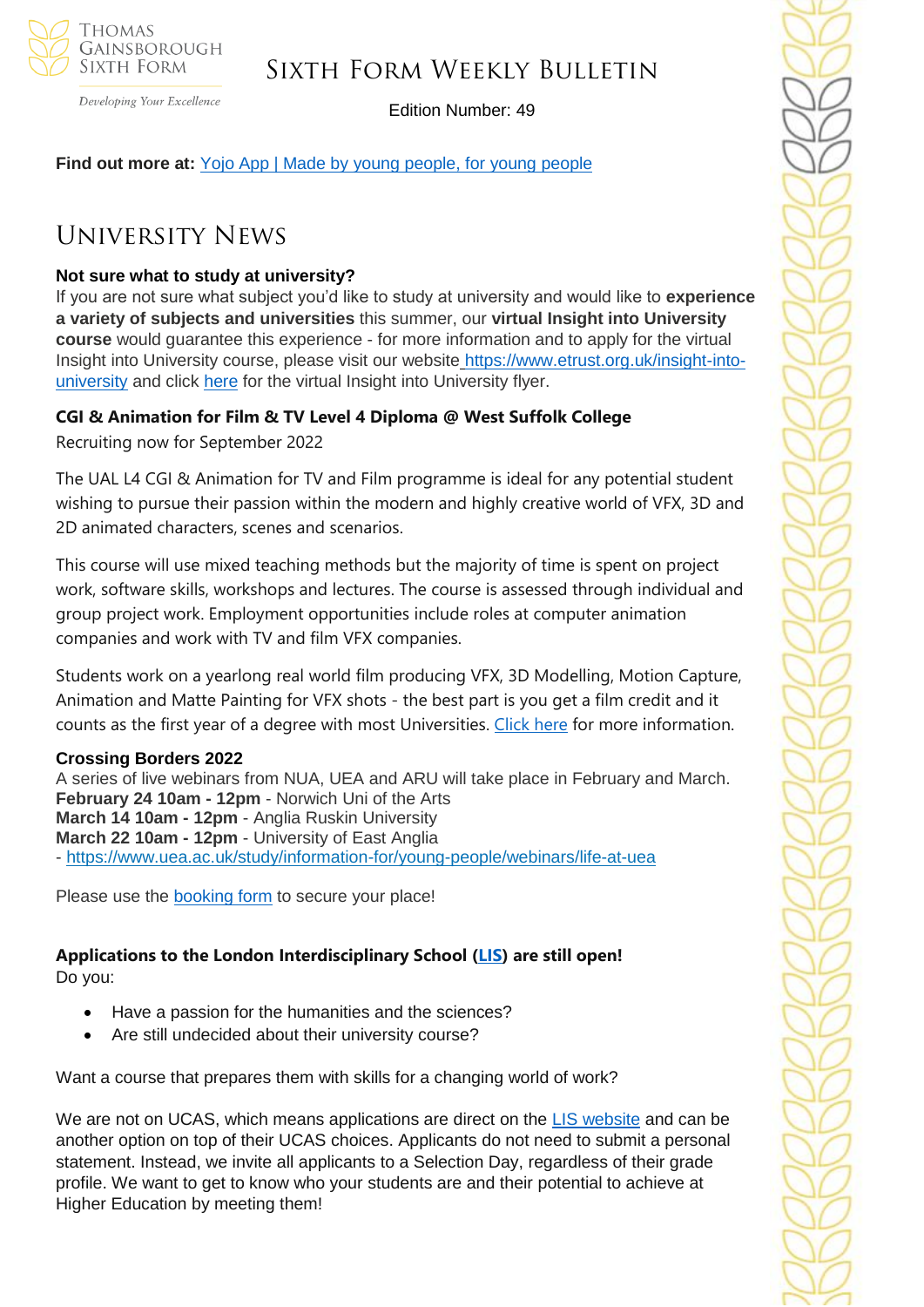

# Sixth Form Weekly Bulletin

Edition Number: 49

## **Our final application deadline in 2022 – Friday 8th April**

#### **Balliol College Oxford**

Please contact [outreach@balliol.ox.ac.uk](mailto:outreach@balliol.ox.ac.uk) if you want more information about school visits, virtual academic sessions/ talks, super-curricular and personal statement workshop. View our programme of events [here.](https://www.ox.ac.uk/admissions/undergraduate/increasing-access/events-calendar)

#### **University of Suffolk Uni Camp 2022**

Uni Camp is a 4 night residential for Year 12 students, which is being run from **Monday 4th - Friday 8 th July**. It is a great opportunity for students to experience university life whilst they take part in academic taster sessions and lots of fun activities. Uni Camp is completely **FREE!** Find out more and apply for your place [here](https://www.uos.ac.uk/content/uni-camp-2022)**.** 

#### **Taster Lectures**

- **February 28 @ 16:30 - 17:00** HE Guidance: Student Finance and Scholarships with UEA (KS5) Find out [more](https://channeltalent.us10.list-manage.com/track/click?u=145837fa6843e0c349598322a&id=8a66d43d48&e=155232616c) »
- **March 1 @ 16:15 - 17:15** insight4me Physical Geography: Natural Hazards with UEA & Glasgow (KS5) [Find out more »](https://emea01.safelinks.protection.outlook.com/?url=https%3A%2F%2Fchanneltalent.us10.list-manage.com%2Ftrack%2Fclick%3Fu%3D145837fa6843e0c349598322a%26id%3D7be4939f4d%26e%3Dba0e9a2959&data=04%7C01%7C%7Ca426435c128b4d1e8eaa08d9ebaf60dd%7C84df9e7fe9f640afb435aaaaaaaaaaaa%7C1%7C0%7C637799960760265646%7CUnknown%7CTWFpbGZsb3d8eyJWIjoiMC4wLjAwMDAiLCJQIjoiV2luMzIiLCJBTiI6Ik1haWwiLCJXVCI6Mn0%3D%7C3000&sdata=Dav7XfbniBgPrLGsO6sLJN9s8Huy1SH6etydegNzSnM%3D&reserved=0)
- **March 3 @ 15:35 - 16:20** HE Guidance: Study Abroad as Part of Your Degree with UEA (KS5) Find out [more](https://channeltalent.us10.list-manage.com/track/click?u=145837fa6843e0c349598322a&id=e5493d6bde&e=155232616c) »
- **March 7 @ 15:35 - 16:20** Film Studies/Graphics: Vertigo Title Sequence & Graphics - Solent University (KS5) [Find out more »](https://emea01.safelinks.protection.outlook.com/?url=https%3A%2F%2Fchanneltalent.us10.list-manage.com%2Ftrack%2Fclick%3Fu%3D145837fa6843e0c349598322a%26id%3D1f7ca06635%26e%3Dba0e9a2959&data=04%7C01%7C%7Ca6d2637371c74bb54e3a08d9ebbb190c%7C84df9e7fe9f640afb435aaaaaaaaaaaa%7C1%7C0%7C637800011102113554%7CUnknown%7CTWFpbGZsb3d8eyJWIjoiMC4wLjAwMDAiLCJQIjoiV2luMzIiLCJBTiI6Ik1haWwiLCJXVCI6Mn0%3D%7C3000&sdata=qbnM65V8Dku9kakcaxkE7wzvuybP%2FIL2MgMLF%2B6dky4%3D&reserved=0)
- **March 8 @ 16:30 - 17:00** HE Guidance: Applying to HE & Making the Most of Sixth Form or College with UEA (KS5) Find out [more](https://channeltalent.us10.list-manage.com/track/click?u=145837fa6843e0c349598322a&id=422871e59f&e=155232616c) »
- **March 8 @ 11:00 - 12:00** insight4me Linguistics: Focus on Child Language Development with Reading (KS5) [Find out more »](https://emea01.safelinks.protection.outlook.com/?url=https%3A%2F%2Fchanneltalent.us10.list-manage.com%2Ftrack%2Fclick%3Fu%3D145837fa6843e0c349598322a%26id%3De9685e096e%26e%3D155232616c&data=04%7C01%7C%7C480b1571c5d44caf8ef208d9eba89a6d%7C84df9e7fe9f640afb435aaaaaaaaaaaa%7C1%7C0%7C637799931648476298%7CUnknown%7CTWFpbGZsb3d8eyJWIjoiMC4wLjAwMDAiLCJQIjoiV2luMzIiLCJBTiI6Ik1haWwiLCJXVCI6Mn0%3D%7C3000&sdata=WTgAdrQkX1lGIoupJ3C9raoBowEDIo0pglPmCG5H8fM%3D&reserved=0)
- **March 15 @ 12:50 - 13:35** HE Guidance: Getting Motivated & Dealing with Anxiety UEA & Buzz Consulting (KS5) Find out [more](https://channeltalent.us10.list-manage.com/track/click?u=145837fa6843e0c349598322a&id=63dd3662e5&e=155232616c) »

#### **UEA Webinars**

- [03 March: Study abroad](https://emea01.safelinks.protection.outlook.com/?url=https%3A%2F%2Fwww.channeltalent.co.uk%2Fevent%2Fhe-guidance-study-abroad-as-part-of-your-degree-with-annie-kay-current-students-from-university-of-east-anglia%2F&data=04%7C01%7C%7C83f95f83e5d24573615008d9e4bd2998%7C84df9e7fe9f640afb435aaaaaaaaaaaa%7C1%7C0%7C637792323367442316%7CUnknown%7CTWFpbGZsb3d8eyJWIjoiMC4wLjAwMDAiLCJQIjoiV2luMzIiLCJBTiI6Ik1haWwiLCJXVCI6Mn0%3D%7C3000&sdata=B77gR9qKdDtIVbWlJ6uHlOw6S%2BuHrZ2Bh%2F7zWOC3IWk%3D&reserved=0) Hear more about how you can incorporate studying in another country as part of your degree. We'll be joined by a UEA student who is currently studying in Mexico!
- [15 March: Getting motivated and dealing with anxiety](https://emea01.safelinks.protection.outlook.com/?url=https%3A%2F%2Fwww.channeltalent.co.uk%2Fevent%2Fhe-guidance-life-skills-for-getting-motivated-dealing-with-anxiety-with-university-of-east-anglia-dr-dominique-thompson-from-buzz-consulting-2%2F&data=04%7C01%7C%7C83f95f83e5d24573615008d9e4bd2998%7C84df9e7fe9f640afb435aaaaaaaaaaaa%7C1%7C0%7C637792323367442316%7CUnknown%7CTWFpbGZsb3d8eyJWIjoiMC4wLjAwMDAiLCJQIjoiV2luMzIiLCJBTiI6Ik1haWwiLCJXVCI6Mn0%3D%7C3000&sdata=LimvKahfg1TmoNHNNcIpJ%2BZOLj5QPSGFj2q4Ss0y2oA%3D&reserved=0) Are you anxious about facing exams? Or struggling to get motivated? In this session, we'll share some practical tips and useful tools you can use to help cope with these issues.

#### **Suffolk New College**

Come along to one of our Taster Events -

- Suffolk Rural **12/03/22 9:30am - 12noon**
- Ipswich Campus **05/03/22 9:30am - 12noon**
- On The Coast **12/03/22 9:30am - 12noon**
- Games Design; Art & Design **01/04/22**
- Introduction to Events, Festivals and Travel **01/04/22**
- Hair & Beauty; Catering & Hospitality **29/04/22 and 04/03/22**

**To book your place visit [www.suffolk.ac.uk/tasterevents](http://www.suffolk.ac.uk/tasterevents) | 01473 382200 | info@suffolk.ac.uk**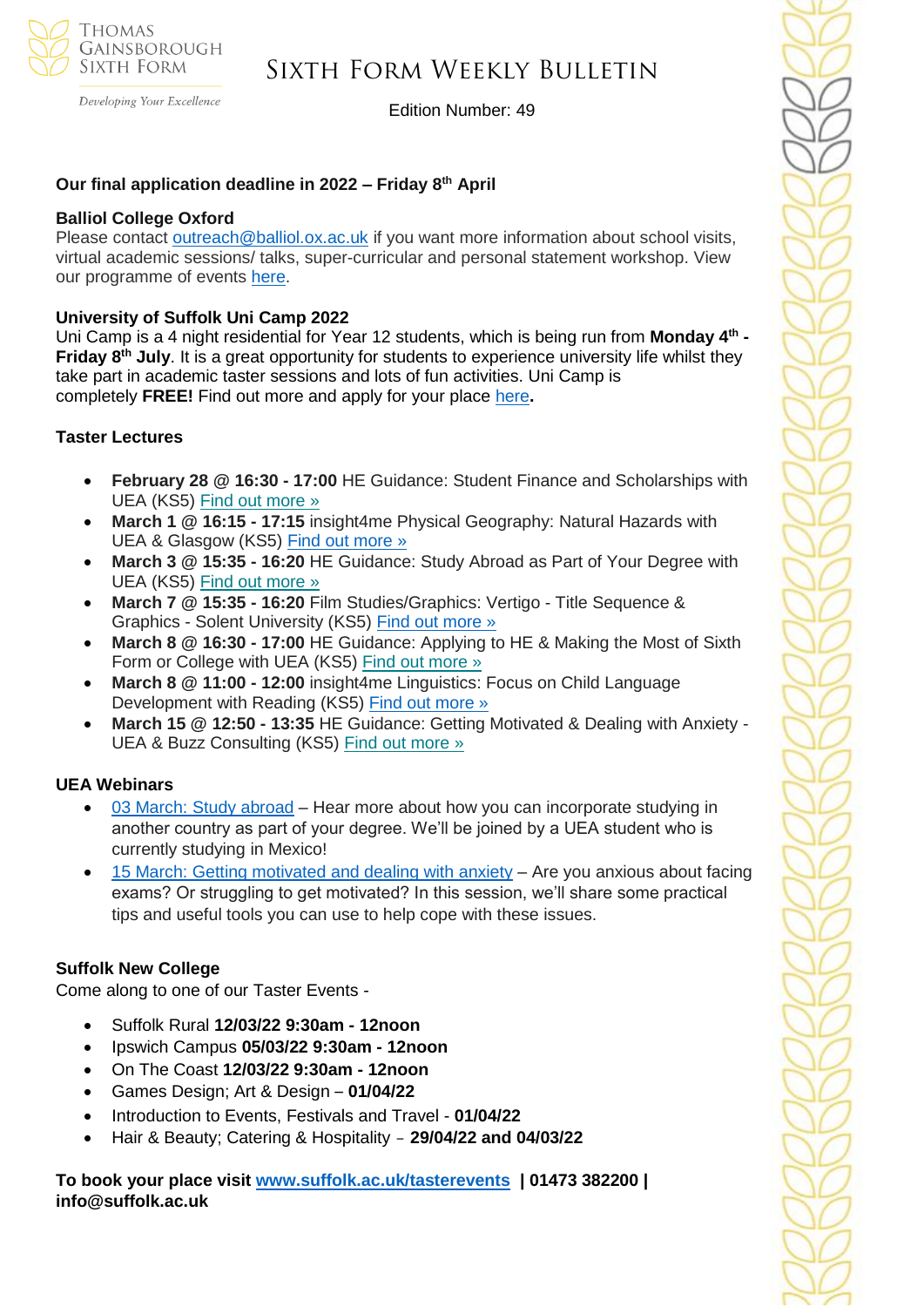

Developing Your Excellence

Edition Number: 49

### **Speakers for Schools Broadcasts**

**In collaboration with Penguin Talks: Lewis Gordon, Philosopher and Author** - **Thursday 24th February 2-3pm**

More details to be announced. Click [here](https://emea01.safelinks.protection.outlook.com/?url=https%3A%2F%2Fforms.office.com%2Fr%2FyA4RN8tidB&data=04%7C01%7C%7Ccc49b0041dfb426e905a08d9e6480081%7C84df9e7fe9f640afb435aaaaaaaaaaaa%7C1%7C0%7C637794019213869437%7CUnknown%7CTWFpbGZsb3d8eyJWIjoiMC4wLjAwMDAiLCJQIjoiV2luMzIiLCJBTiI6Ik1haWwiLCJXVCI6Mn0%3D%7C3000&sdata=ZmGcIgzaGT4gaPRzICQjAhApfkIw31M1jyBS10n6e3U%3D&reserved=0) to register

## **Mathew Dunn, CFO, ASOS - Monday 28th February 2-2:45pm**

Do you enjoy working with numbers? Are you interested in a career in Accounting? Join us for a broadcast with Mathew Dunn, Chief Financial Officer, ASOS. Tune in to learn about the role of a CFO and some of the different pathways to working in Finance. Interested in fashion? This broadcast is for you too! Mat will be speaking about some of the different roles at ASOS. Click [here](https://emea01.safelinks.protection.outlook.com/?url=https%3A%2F%2Fforms.office.com%2Fr%2Fd2pv3zEf6W&data=04%7C01%7C%7Ccc49b0041dfb426e905a08d9e6480081%7C84df9e7fe9f640afb435aaaaaaaaaaaa%7C1%7C0%7C637794019213869437%7CUnknown%7CTWFpbGZsb3d8eyJWIjoiMC4wLjAwMDAiLCJQIjoiV2luMzIiLCJBTiI6Ik1haWwiLCJXVCI6Mn0%3D%7C3000&sdata=LGgtQbyQziLicrIdBxeR0vb%2FZlyVCkXnsR1o2vi3x0o%3D&reserved=0) to register

## **Jasmine Whitbread, Chair, Travis Perkins** - **Wednesday 2nd March 2-2:45pm**

What is it like to be the Chair of a FTSE 250 Company? Join us for a broadcast with Jasmine Whitbread, Chair of Travis Perkins ,the UK's largest builders' merchants. Tune in to learn about what helps Jasmine to feel motivated and how she continues to grow and develop as a leader. Click [here](https://emea01.safelinks.protection.outlook.com/?url=https%3A%2F%2Fforms.office.com%2Fr%2F7QNFvvdea7&data=04%7C01%7C%7Ccc49b0041dfb426e905a08d9e6480081%7C84df9e7fe9f640afb435aaaaaaaaaaaa%7C1%7C0%7C637794019213869437%7CUnknown%7CTWFpbGZsb3d8eyJWIjoiMC4wLjAwMDAiLCJQIjoiV2luMzIiLCJBTiI6Ik1haWwiLCJXVCI6Mn0%3D%7C3000&sdata=kQgsvsTg9i%2FjOVkQ4Bg0zvAgtkx0w44q54WyOxyvfmc%3D&reserved=0) to register

### **International Women's Day Broadcast: CeCe Sammy, Vocal Coach & TV Presenter** - **Tuesday 8th March 10-10:45am**

We are looking forward to hosting another broadcast with CeCe Sammy, this time for International Women's Day. CeCe will be speaking about what International Women's Day means to her, how to develop your confidence and the women who inspire her. Click [here](https://emea01.safelinks.protection.outlook.com/?url=https%3A%2F%2Fforms.office.com%2Fr%2FYqfFapgCyZ&data=04%7C01%7C%7Ccc49b0041dfb426e905a08d9e6480081%7C84df9e7fe9f640afb435aaaaaaaaaaaa%7C1%7C0%7C637794019213869437%7CUnknown%7CTWFpbGZsb3d8eyJWIjoiMC4wLjAwMDAiLCJQIjoiV2luMzIiLCJBTiI6Ik1haWwiLCJXVCI6Mn0%3D%7C3000&sdata=sTyERrJthQBQB6Tg778klpM65TbUA7peM%2BXVXa9SaS4%3D&reserved=0) to register

## **International Women's Day Broadcast: Ella d'Amato, Managing Director, Investment and CMO, True & Former Chief Commercial & Marketing Officer, Not on the High Street - Tuesday 8th March 2-2:45pm**

We are excited to welcome back Ella d'Amato for another broadcast. Ella will be joining us on International Women's day to speak about the women who inspire her, the important advice she has been given throughout her life and career, and why it is important to celebrate International Women's day. Ella is looking forward to answering some more of your questions! Click [here](https://emea01.safelinks.protection.outlook.com/?url=https%3A%2F%2Fforms.office.com%2Fr%2FWf5D1mXAh8&data=04%7C01%7C%7Ccc49b0041dfb426e905a08d9e6480081%7C84df9e7fe9f640afb435aaaaaaaaaaaa%7C1%7C0%7C637794019213869437%7CUnknown%7CTWFpbGZsb3d8eyJWIjoiMC4wLjAwMDAiLCJQIjoiV2luMzIiLCJBTiI6Ik1haWwiLCJXVCI6Mn0%3D%7C3000&sdata=g6nyzerKjTx6S1vKK%2BOYPU5Gu24c1YBGy5uCjJTmx1o%3D&reserved=0) to register

### **National Careers Week Broadcast: Hospitality with Joanna Kurowska, Managing Director for UK and Ireland, InterContinental Hotels Group - Wednesday 9th March 10- 10:45am**

Are you interested in working in the hospitality industry? Perhaps you already have experience of working in hospitality and want to learn more about where it could take you in the future? Join us for a broadcast with Joanna Kurowska, who started out working in hotels and has worked her way up to be Managing Director for UK and Ireland, at global organisation IHG Hotels & Resorts. Joanna is excited to share her industry insights with you and answer your questions! Click [here](https://emea01.safelinks.protection.outlook.com/?url=https%3A%2F%2Fforms.office.com%2Fr%2FUxa2KMdLGk&data=04%7C01%7C%7Ccc49b0041dfb426e905a08d9e6480081%7C84df9e7fe9f640afb435aaaaaaaaaaaa%7C1%7C0%7C637794019213869437%7CUnknown%7CTWFpbGZsb3d8eyJWIjoiMC4wLjAwMDAiLCJQIjoiV2luMzIiLCJBTiI6Ik1haWwiLCJXVCI6Mn0%3D%7C3000&sdata=c0%2B5DzhV2sDxGWnF4ymrLQzmC8Z6QzIFP53blrnrWmc%3D&reserved=0) to register

## **National Careers Week Broadcast: Entrepreneurship and Growth Mindset with Oliver Duffy-Lee, Founder, Launch Pad Academy** - **Wednesday 9th March 2-2:45pm**

How do you train a growth mindset? How can having a growth mindset help me at school and in my future career? Join us for a broadcast with Entrepreneur Oliver Duffy-Lee to have your questions about Growth Mindset answered and to find out some of the skills you need to be an Entrepreneur! Click [here](https://emea01.safelinks.protection.outlook.com/?url=https%3A%2F%2Fforms.office.com%2Fr%2Fy8z9CMeN2d&data=04%7C01%7C%7Ccc49b0041dfb426e905a08d9e6480081%7C84df9e7fe9f640afb435aaaaaaaaaaaa%7C1%7C0%7C637794019213869437%7CUnknown%7CTWFpbGZsb3d8eyJWIjoiMC4wLjAwMDAiLCJQIjoiV2luMzIiLCJBTiI6Ik1haWwiLCJXVCI6Mn0%3D%7C3000&sdata=AHQ5k4BfAT8n4nhxoP8NIMhK8JNdGf1PtrH08AZUe8c%3D&reserved=0) to register

**National Careers Week Broadcast: Careers in Law with Chris Daw, Queen's Counsel (Barrister) at Lincoln House Chambers and Millennium Chambers, author and broadcaster** - **Thursday 10th March 10-10:45am**